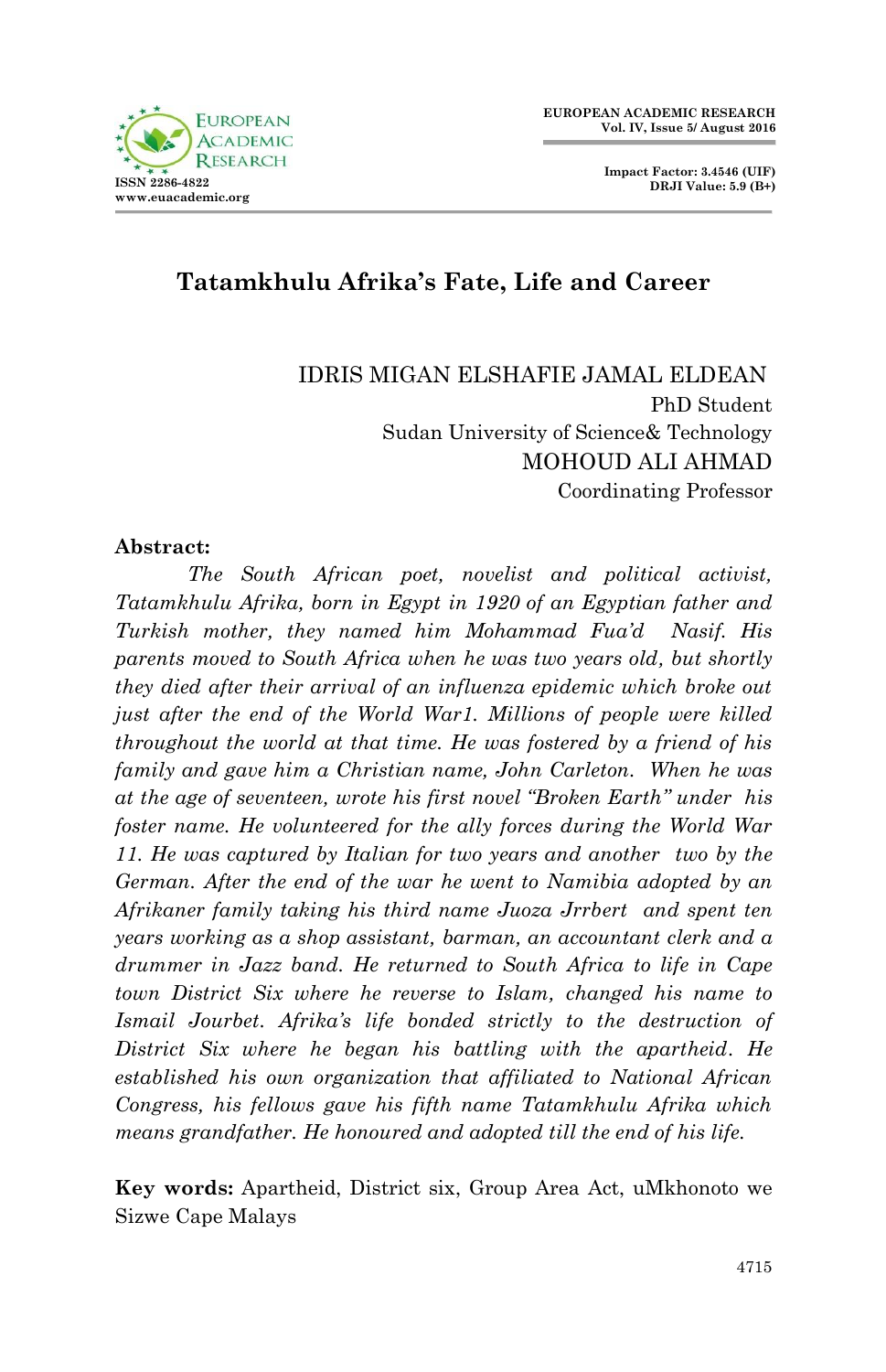# **INTRODUCTION:**

This study based on the south African writer, poet and political activist, Tatamkhulu Afrika who began to practice his craft when he was sixty six years of age. He wrote his first novel *"Broken Earth"* when he was seventeen years of age, published in England just as the Second World War broke out. He said, "The where house containing my book was destroyed by a blitz and never see another copy again." He stopped writing for almost half a century. He spent those fifty years as professional solider, prisoner of war. Afrika return to South Africa after the end of the World War 11, he found his adapted mother died. In order to escape financial problems, he moved to Namibia. "South West Africa" Namibia

 After the end of the first World War, South West Africa was placed by the League of Nations under the British mandate, with handed over to the government of South Africa, the relation between South Africa and South West Africa became more closely until in many ways South West Africa became the fifth province of the South African union. The region's prosperity began after the end of World War 11 largely thanks to optimistic market of diamonds and beef, but the wealth accumulated almost absolutely to white colonizers residents. Meanwhile the suffering of black population is forced by the introduction of south African apartheid laws in 1948. Tatmkhulu Afrika was accepted as a son by a politically conservative Afrikaner family. He assumed the name of his new family Jozua Francois Joubert.

 In Namibia Afrika spent ten years working in cooper mines, shop assistance, barman, an accountant clerk and a drummer in jazz band.

Afrika left Namibia and went to live in Cape town District Six, where his fate as a person and poet inextricably bound to the distraction of District Six, one of the most undeniable and socially catastrophic events happened. The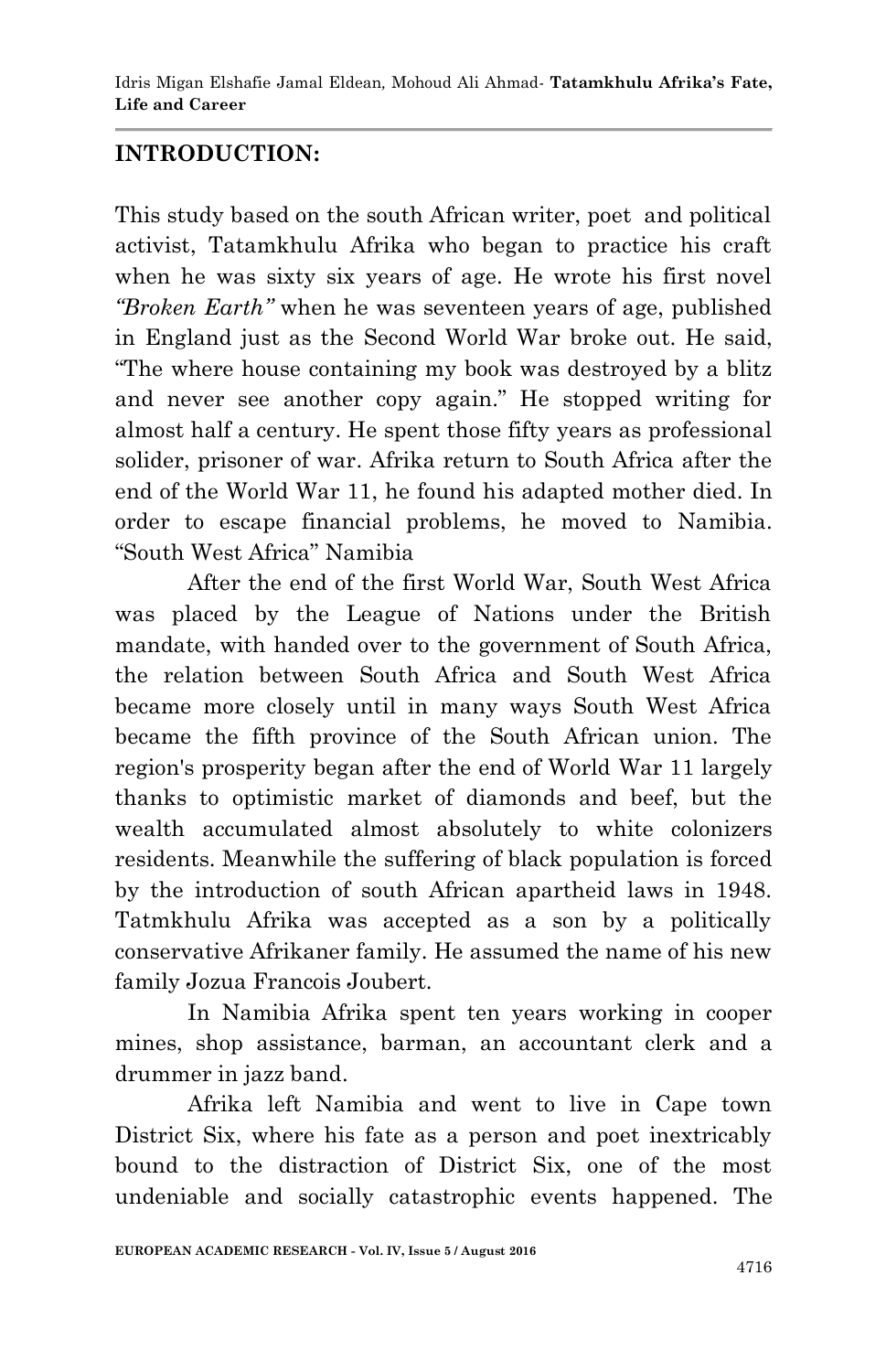historical background return to the apartheid effort to enforce the policy of racial classification everyone in South Africa classified according to race. Croup Area Act was implemented in order to enforce physical separation of races through creation of racially homogenous districts. The separate Amenities Act lead to creation of separate public facilities. This classification proved to be problematical for Afrika at that time, he was considered White. The revelation of his adopted mother when she told him about parents, was strange, but had little impact to him until he went to live in Cape Town, District Six, so he wanted the facts of his birth. He said "I went to Helen Suzman a member of parliament, The sole representative of the Antiapartheid Progressive Party and asked her to trace my family history. She said it would be difficult but she would try. Helen Suzman leg work, however was to no avail. In 1966, a new government proclamation declared that great part of District Six would e reserved for white township and occupation. Then, in 1968 under apparent policy of urban renewal, the government began a programme of removal and demolition. More than fifty thousand families have been living side by side for five generations, were against their will expelled split apart and sent to live in bleak concrete township on The Cape Flats. The bulldozers moved on and turned District Six into waste land." I stayed until the better end" said Tatamkhulu Afrika I watched the houses came down one after another. All our protests were useless.

Afrika recalled his memories which interrupted by the cooing sound of doves landed from his lemon tree when he through seeds to them. This is known from his poem "Feeding the Birds"

> *I never got to tame them Do not hope to anymore My eyes to new But I still set out the seed My eyes to the new rock-pigeon A lumbering ungainly bird*

**EUROPEAN ACADEMIC RESEARCH - Vol. IV, Issue 5 / August 2016**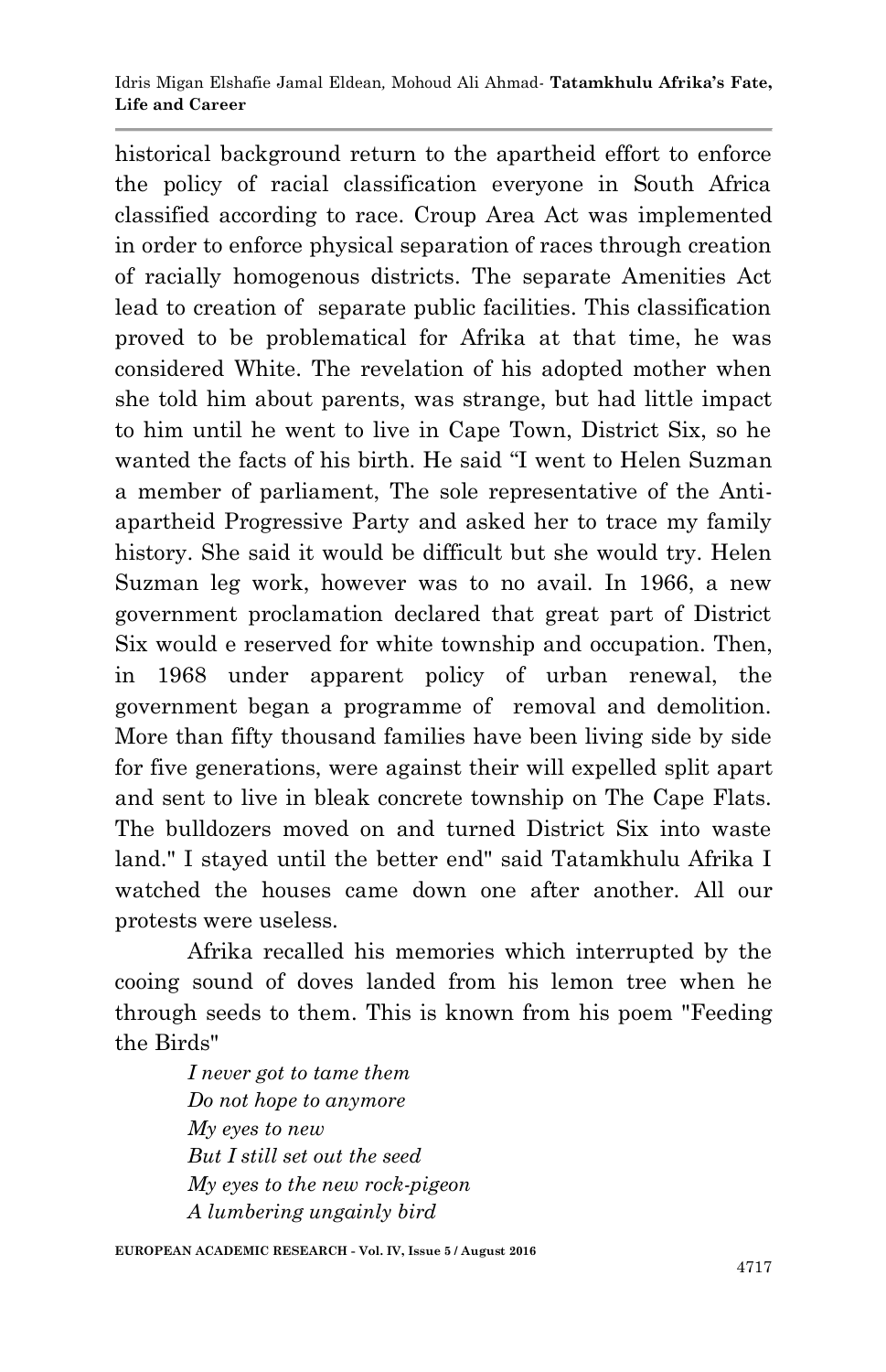*That looks at me with red-rimmed, startled eyes But seem slower at taking off when my shadow falls, on it And let me feel That someday it will float down to my every feet Angelic on silent wing And eating out of my hand, will grace My yard with old- time hallowed light Open the door for me To it own, by imagination screened Non- existent world*

Afrika reverse to Islam in 1960s around the time he was battling to preserve District Six. Islam to proved to a Turing point, Islam encourage him to lead more displaced life. He said "I was debauched when I was in Namibia, whoring and drinking". Also encouraged him to begin writing after a long time not poetry or fiction, but anti-apartheid propaganda. He wrote for his publication and for his political organization. "Al jihad reams and ream for bitter article against the apartheid government." As a political activist Afrika did not restrict his protest to apartheid government to the written word. In 1984 his organization affiliated itself to The National African Congress and joined a hit squad responsible for blowing and industrial building, one of the most manufactured expensive European cars. He was caught in this act. "We had been working all the time in the same industrial area of cape Town. It was completely deserted at night and easy to move around. but it was a mistake to operate in single area, for the police to establish a pattern of attack. The night we were caught, we had already reconnoitered our target, but before we could return for the attack we were trapped in our car". He was held in custody for many months in a number of jails including Victor Verster prison just outside of Capetown. His case sent to supreme court. They had three advocates defending them their defense was that, though they had planned to blow up the building, they had changed their minds. Right before the trial his advocate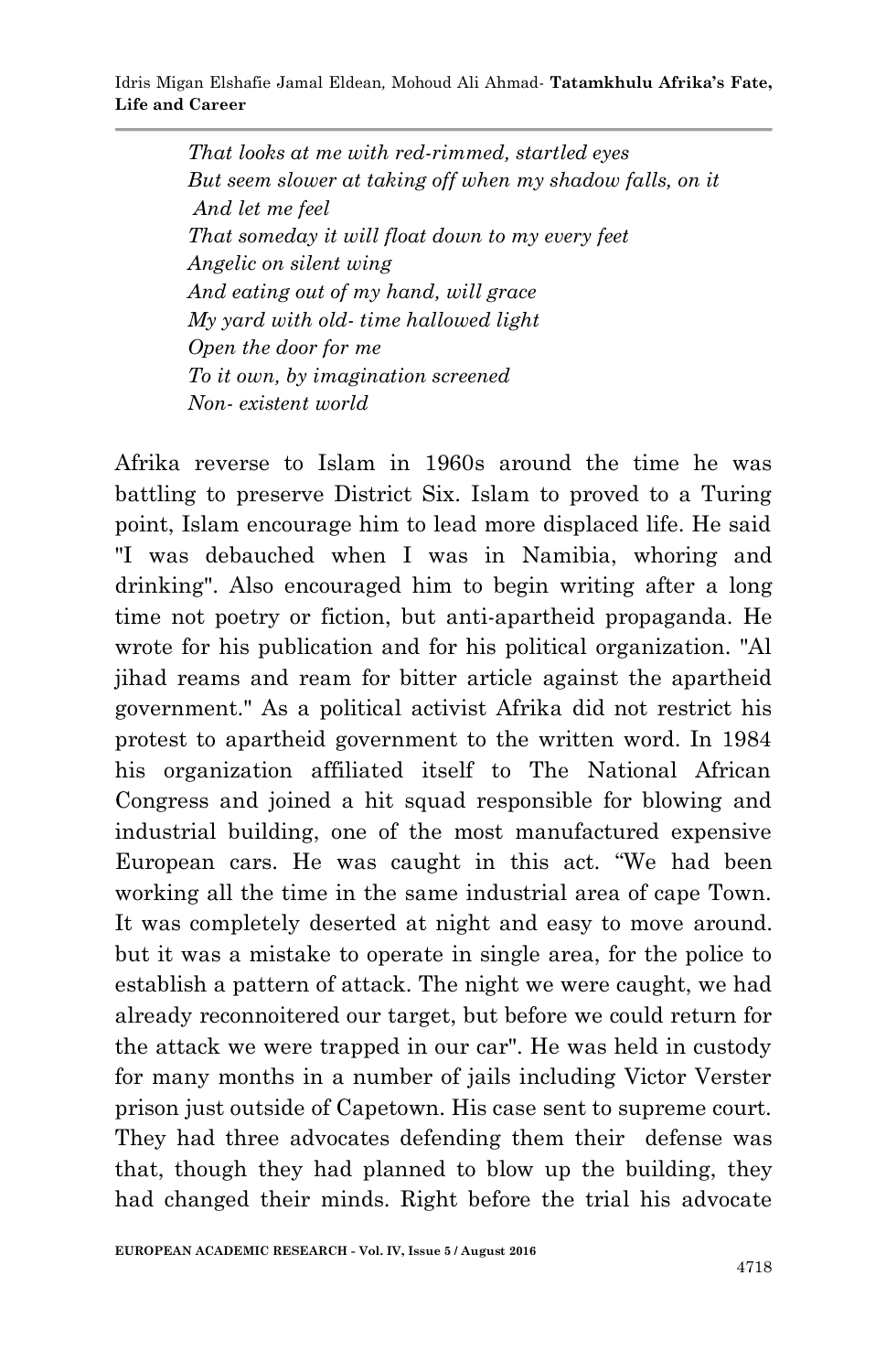said to him. "You are sixty-seven years old, you have to look at it ." he had given a suspended sentences, he had to a fine for having a gun without license and banned from writing anything for five years. He refused to be salience. He assumed his present name Tatamkhulu Afrika and after fifty years from writing his first novel, he turned his mind to poetry. He said " I wrote a whole volume of poetry after I came out of the prison it was called "Tormented " The following poem The Prisoner is extracted from it

> I am *sentenced The court orderly's hand fallen on my arm What does he fear, That I will flee screaming down the corridors' Leap on unsuspecting magistrate, Bleed on the court floor? We file past my friends So pitifully few All huddled up together on a single front a bench, Their hands hung. Why can't they look at me? Is it from pity or are they now. The bearers of the guilt I cannot feel We go down to the cavern beneath the court: Keys jangle, doors clang, Someone shuffles past leg-iron; Incongruously, someone sing, A stockyard where silence crawls, Cowering into little corner And hang there belly soft Beneath the screaming hands. They take my fingerprints again, Saying Relax, relax' As they roll the limp lifeless finger On the still living hand Lovingly across the screaming pad Then they show me to a wash basin' Saying wash, wash, But not unkindly so*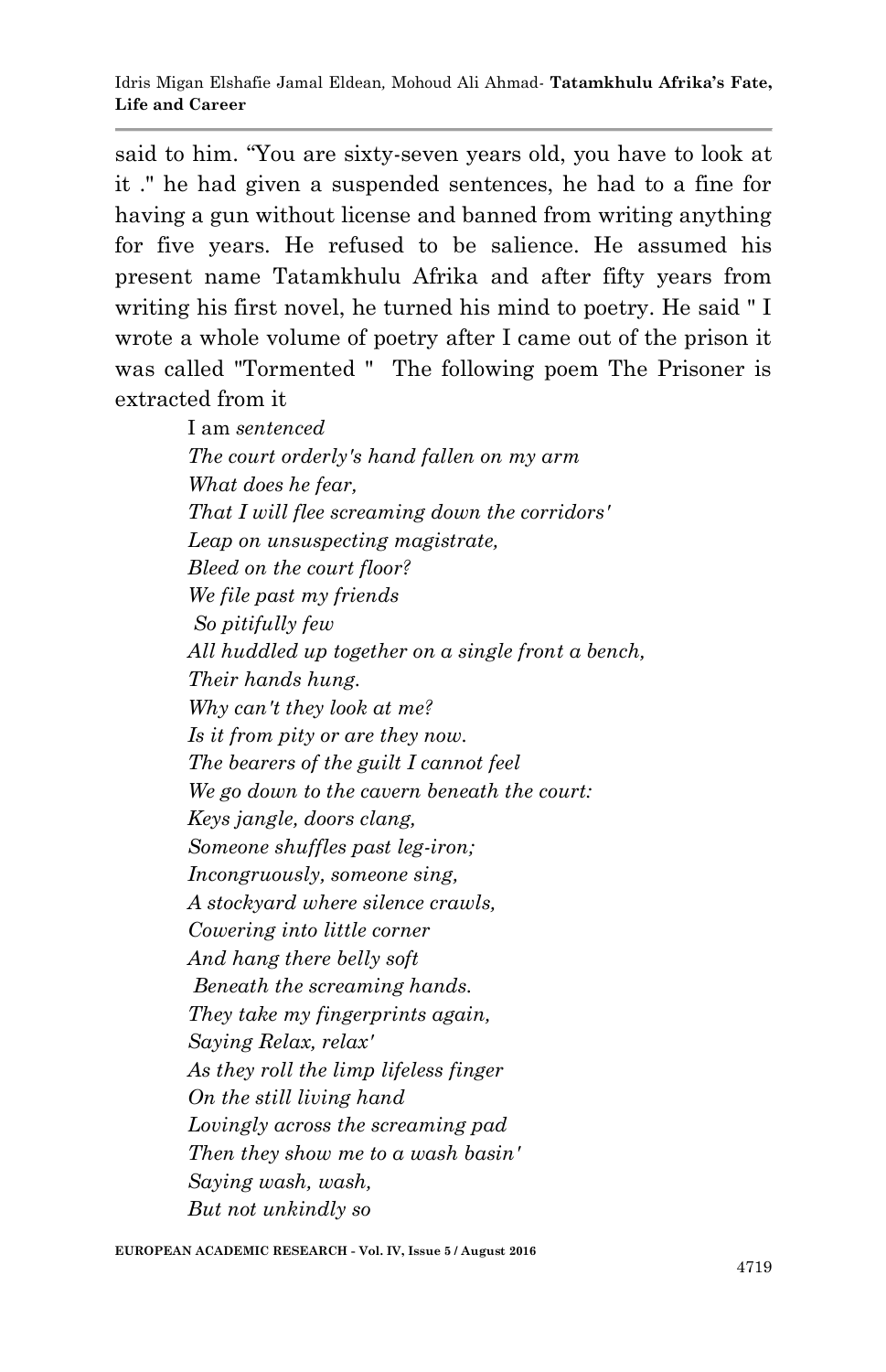*Just absently, as though I wasn't really there Am I really here? They take to the a cell. I am alone, Graffiti on the wall What else? I have read it all before. Who is stranger sitting in the corner then? The sunlight does not touch his face Though I turn and turn He wears a shadow like a veil, But the bright eyes glomming through it, Questioning me, And I feel that I yet will come to know him well, As I should have known him all along, But the first time I have sat with him, Measuring him as he measuring me, Listening to freedom wailing at the wal*

# **MATERIAL AND METHOD:**

In conducting this study the materials are carefully selected from Afrika's work, his poetry, novels and the critical studies about his writing as well as South African literary, political and geographical history during the apartheid period.

### **THE SUBJECTS OF HIS WRITING**

From his writing we realize that he is practiced observer of everyday life, and builds his poems on meticulous detail. He records the black- and –white finer points of his world and draw it to us into photograph, where loveliness and unattractiveness, richness and shortage stand side by side and filtered through his thoughts generally his poems are purely imaginative. One can judge why Tatamkhulu choose to live in Cape Town for the wind which scream round the bottom of his world is always appear in his verse. The sea and the delicate scent air with its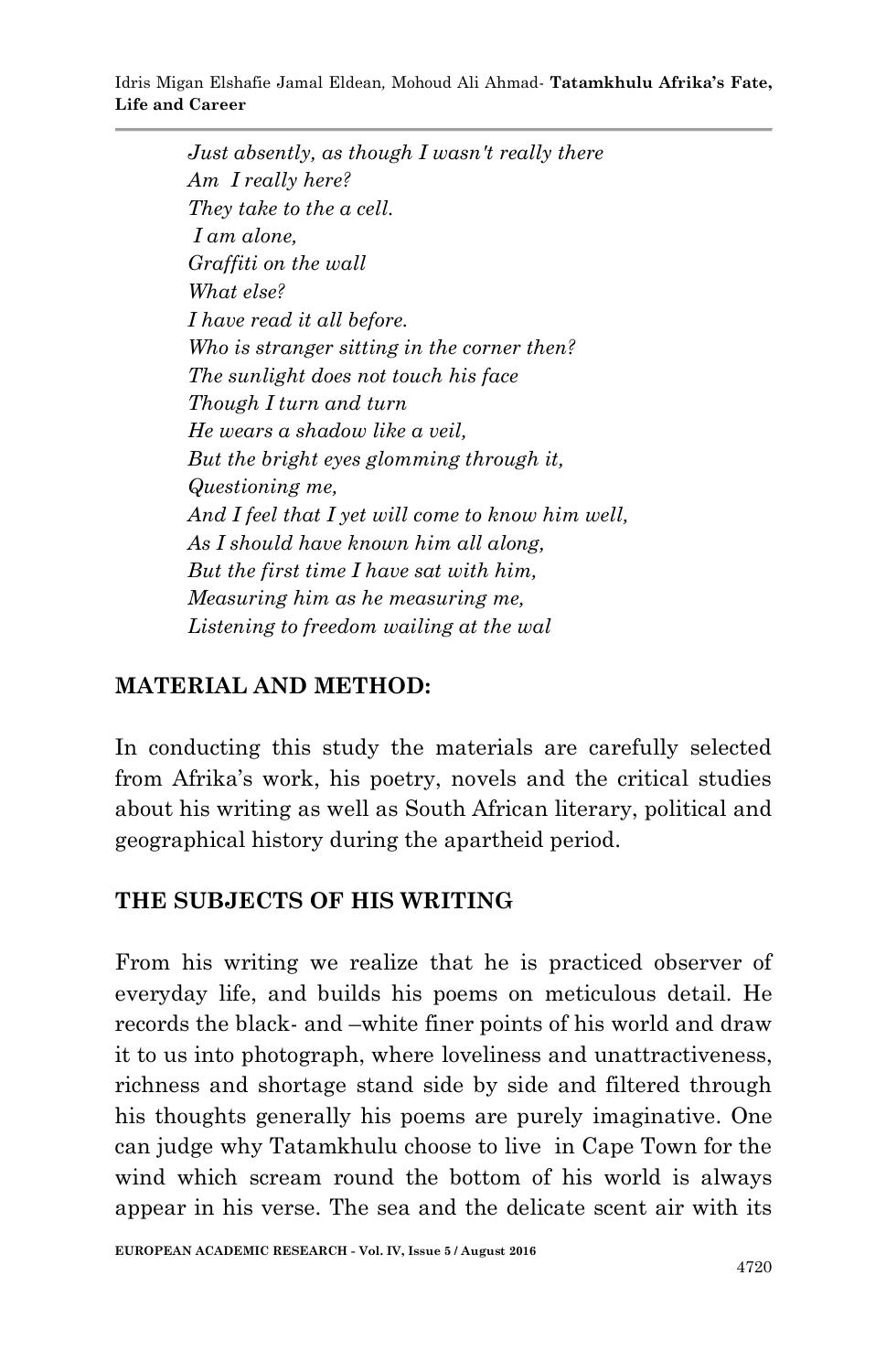influential salt water is observable, capable of being heard, touchable as the Cape town trees that bend over away from the wind.

As other South African poets Afrika wrote about birds, bees, dogs, and cats. He took his place together with the famous South African poets, like Roy Campbell and Douglas Livingstone, animals were the main source of their ideas. South African poets highlighted the beast of their country lions, tigers, giraffes, zebras, elephant, and cobras. Afrika bond to the fauna of Cape Town, they typify for him the tension between wild and domestic, obvious and incomprehensible, he is for the most an urban poet, but nature in its totally oblige itself upon his awareness in a same way with its colours. Tatamkhulu Afrika glance at the natural world with calm but deferential eye gives. Afika's sense of humanities is explicit, his consideration helps him to make his verse distinct from his colleagues inside and outside his country. His poetry is visibly political. He describes himself as a poet of people. He wrote simply about prison guards, war mates, store clerks and street people. He brings to life all characters of his world past and present. The analysis of South African poetry written during the apartheid era reveals clash of style and tension between those – mainly Whites poets who expressed their resistance to apartheid in a deliberate logical tone and those mainly Blacks who discarded the familiar procedure of poetry as belonging to bourgeois ideal for the oppressor and uttered their anger without self-possession. Tatamkhulu Africa writes for the most parts in liberal humanist tradition of the former group; his reference for plain speech teller, his work participated in the struggle against apartheid. He is more than just a witness to inequality when he wrote about poor and dispossessed, he does so without sentimentality or false exaggeration. He says "I don't like talking about my writing, but he confesses to being purist when it comes to English language". The language is instrument of beauty that should not be distorted for effect. In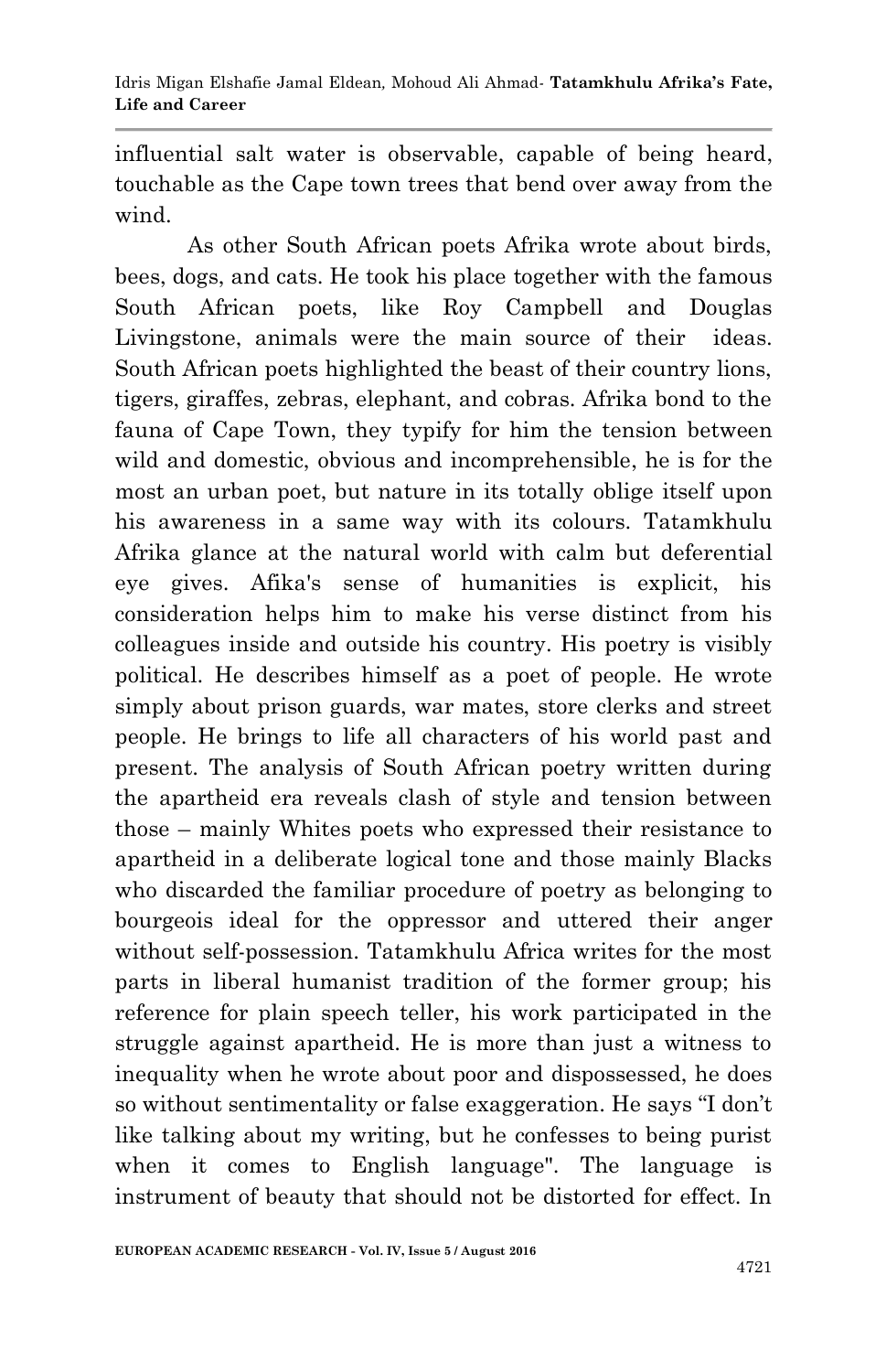terms of his artistic process he says" I will puzzle over a single word for hours deciding which one I want I always begins with writing the first line I cling to it for dear life, then it will be like a leaves parting to admit a flow of water in a little stream, the words will begin to flow.

 Afrika wrote 8 volumes of poetry, winner of 5 major South African prize and all African citation including ten South African poets. His poetry has appeared in journals around the world. He wrote the Innocent, four-novella volumes "Tightrope" and autobiography "Mr. Chameleon". Afrika reconstructed his novel " Better Eden" from memory, he won the following prizes

- 1. CAN Debut Prize 1991 winner 1-
- 2. Thomas Pringles Award 1991 winner 2-
- 3. Olive Schreiner Prize winner 1992 3-
- 4. 4- Sanlam poetry prize 1994 winner
- 5. Sanlam poetry prize 2000 winner 5-

### **GENERAL IDEAS ABOUT AFRICA'S WRITING:**

#### **(A) The Idea of Shedding Skin & Race.**

The conceptualization is crucial element to understand the life and work of Tatamkhulu Afrika who intended to apply the colour of skin as a literal and symbolic dialectical interference between self and society, between subject hood and objectification. In his autobiography Mr. Chameleon, he sloughed a verity of skin personae and cultural affiliation and come to identify with racially activist position. Writing about skin has substantial history, including perspective from philosophy. Race study literary use skin as symbolic border that subjected personal, cultural and historical mutation. Skin can either be conceived as covering different of inner being or as directly representing the self. It can be perceived through sight to signifying categories such as age, health, race and gender. Skin can be conceptualized as a text which can be read or interpret. It can be means of touching and feeling. In his poems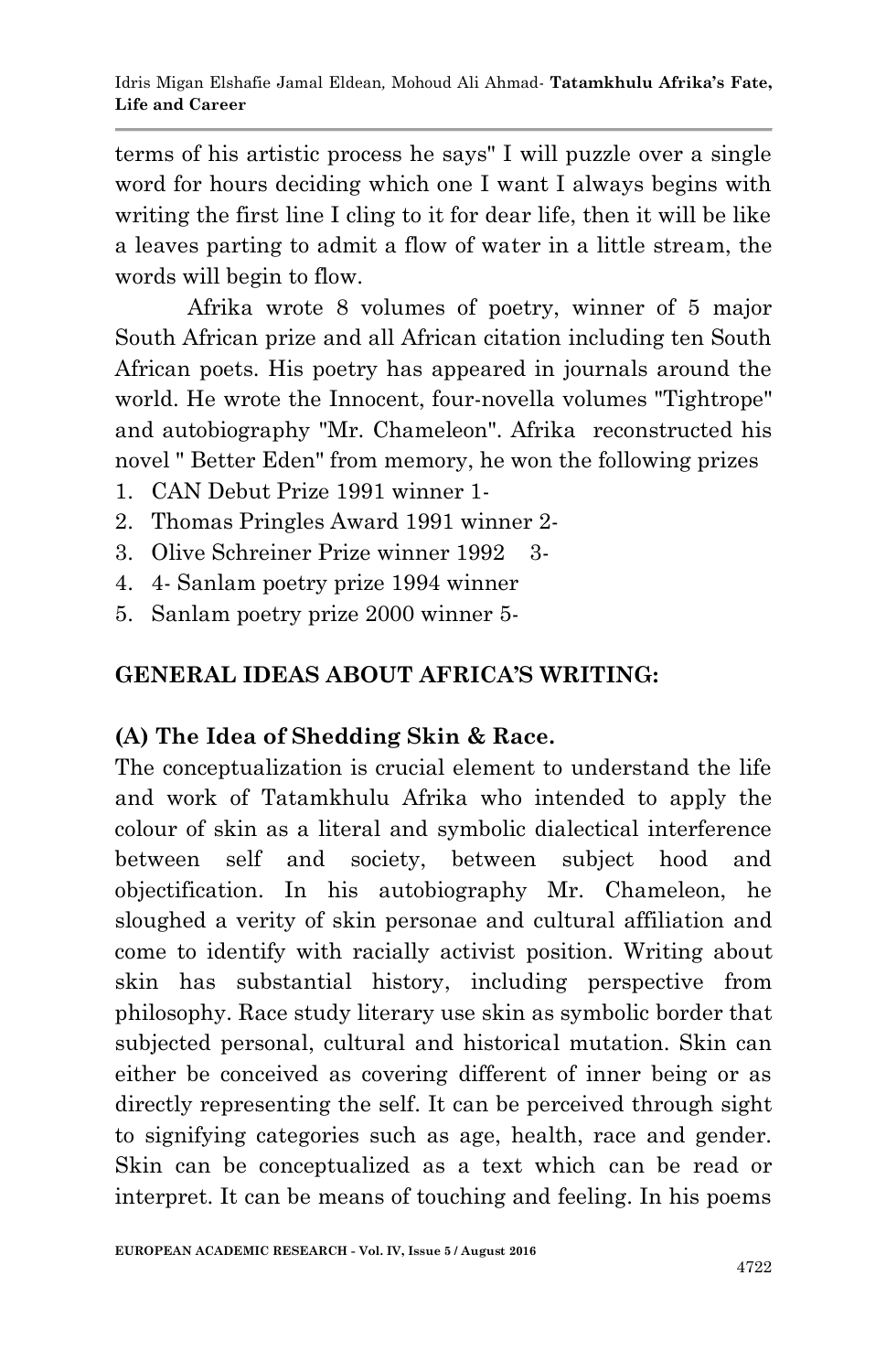and novels Afrika step into skin of another persona as he explore his surrounding, his memories. White skin associated horrifying and stigmatized pathology. As Rod Edmond points out, leprosy is boundary disease associated with deformity, uncleanness contagion. Leper are living corpse physically, socially and emotionally. Their bodily integrity is violated as their flesh is consumed and Leviticus as in any societies, they were classified as pariahs who were outcast from society and sentenced to dell alone. Historically leprosy has connotation of physical punishment for moral inadequacies. These constructions were associated with sexual licenses and radicalized by being associated by Black people.

 By using the image of leprosy Afrika evoke a history of panic a round skin pathology and the same time overturned traditional racist associations. His deepest desire is to establish whether he belong to land, but he fears that the purity of water rather than his own blood sacrifice is what the land requires. These themes of skin pigmentation mixed motives vexed sexuality and his relationship to country and the continent characterize Afrika's concern through all his work.

 In Mr. Chameleon, Afrika makes it plain that despite his pride of his rare achievement of crossing race barrier in the opposite direction, this was not simple problematic act by having self reclassified although he could easily have "passed" as White , he registered a powerful protest against apartheid regime for 30 years. He tartly notes that *(the more starry eyed are always asking me. What it was like to cross over from the White world into black? And did not undergo any spiritual transfiguration on the way? Without exaggeration, but put pitilessly – it was hell!).* Afrika disloyally palled skin led to his being treated on the hand with consideration or as lucky talisman or in the other hand a novice or agent within the Muslims community was anguish at being so lacking pigmentation despite his Arab- Turkish parental heritage that he obsessively tried to darken his skin.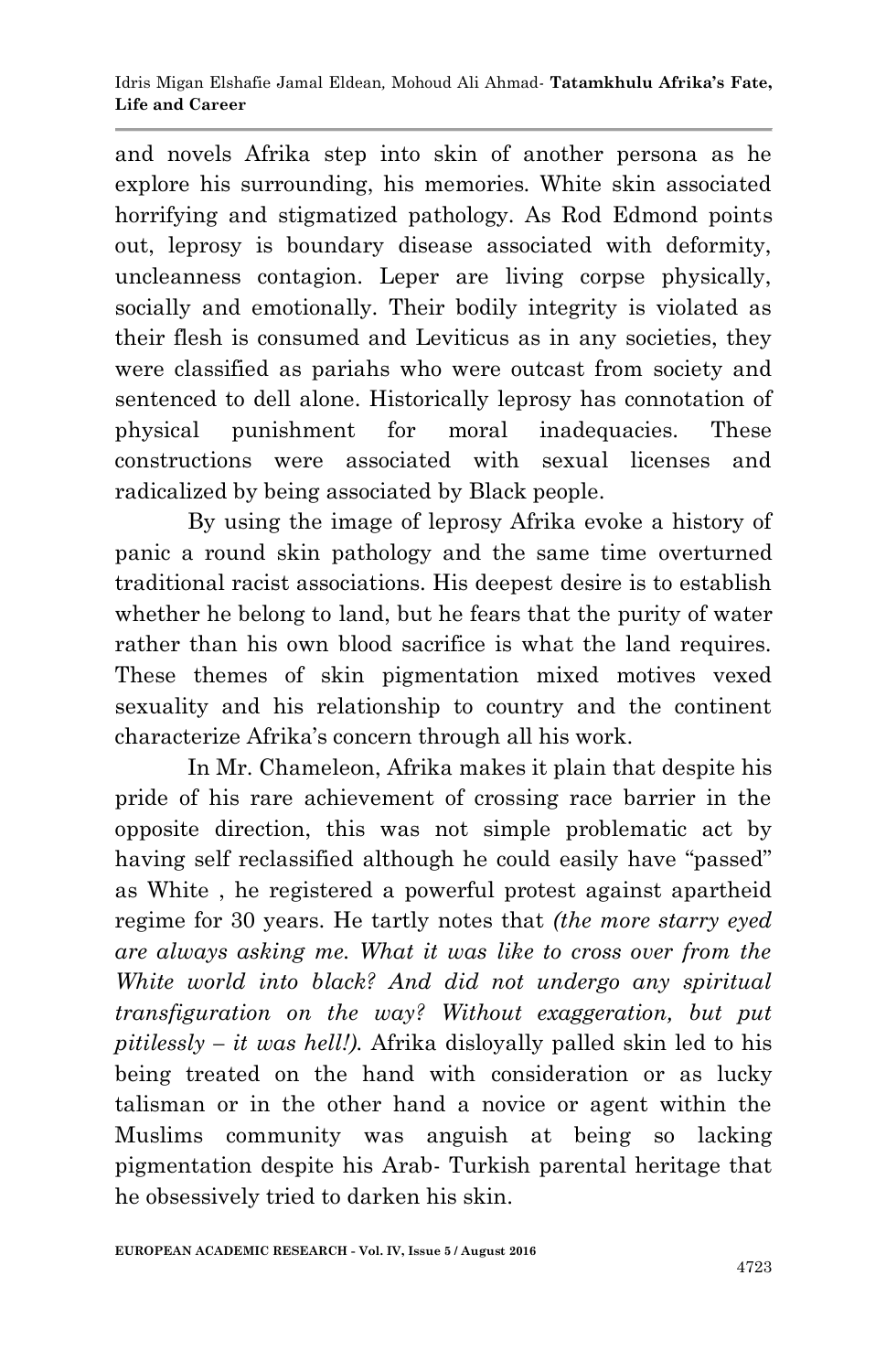"So desperate was I to smash the "White body" image that robbing myself all fullness and light that in the winter months when it incessantly rained and could not get down the beach to tan. I would colour my hands, arms, neck and face with Coppertone and try to persuade myself that I felt at home in my crude wild simulation of absurd skin. I was caught by unseasonably hot day and Coppertone with its vinegary smell began to run on my sweating skin. I would feel in paper cloth on a rainy day and would dart silently crying in pursuit of the last fragment steadying shade" Afrika (2005)

The ontological crisis of skin coloure in pigmentationally over determined context raises issues of authenticity imposter ship and mismatch between perception and self appearance in a world marks unstable space in which the subject become another such as fluid space of becoming "White" and "Black", which mark the colonial notion of racial purity.

 The stereotype binary schema of "Whiteness" typing goodness, purity, the intellect and superiority. Blackness characterized evil, dishonesty, corporeality and poor standard it rendered permeable as the pretend to be of brownness threaten to dissolve revealing its undercoat. The presentation of reverse passing of the apartheid's borderland which place out on Afrika's skin contains a number of significant effect which supported his autobiography. The skin is evoked in terms of gaze of onlooker who may notice the unsuccessful attempt to conceal the underlying truth. The self is perceived as exposing the dissonance between his idealized image of skin ravels the effect the self interns of various category crises of age, gender, integrity and wisdom as well as race. The persona connected with "Whiteness" which is foisted on an unwilling Afrika's "White body "colourly infantilisation by which black adult during the apartheid era called "Boy" or" Girl"

 Afrika's history tells multiples shifting cultural affiliation and his tranracializm is therefore more complex than renegotiation between group ideologies. Afrika recounts in Mr.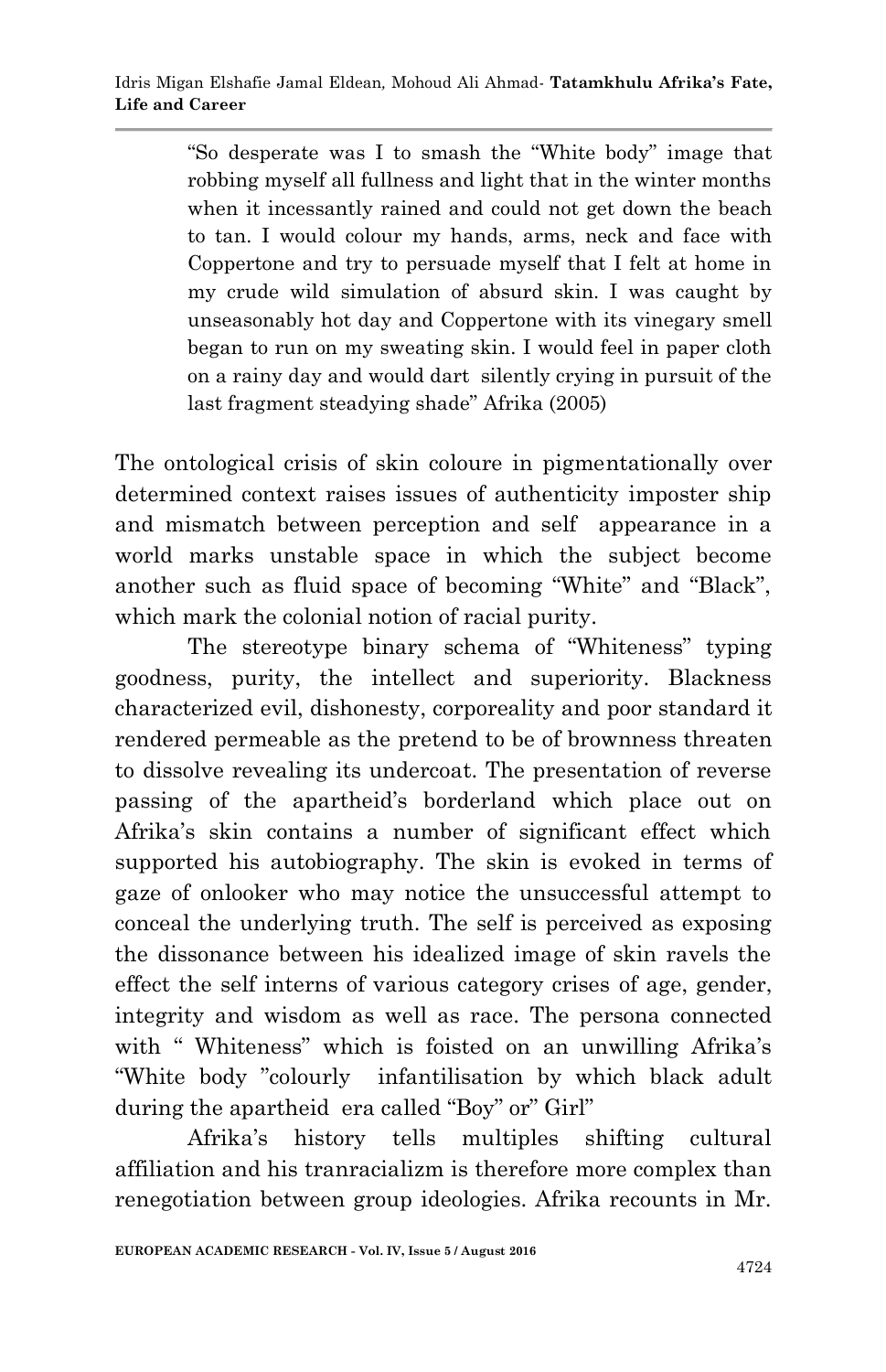Chameleon an anecdote about being to read an important document in front of huge public gathering of Muslims, however overcome rhetoric of the occasion, he concluded by the shouting "Allah-o-Akber" with the crowd enthusiastically responding with the refrain crowd this call is prerogative of the sheiks who were afforded by Afrika perceived pushiness'. Unlike the melting Coppertone the reference characteristically mordantly employing a metaphor of deprivation of skin contact. His personified opportunity provided him with authority to choose, cross, act, speak and write .obviously there was a degree of romanticzation of the community he was entering and subsequent sense of the disappointment on both sides.

Afrika uses the borderlands concerns two ways: the first in which he moved beyond his overblown expectation of legalization through a assuming a leadership role in preexisting cultural context and consequent disappointment. Secondly: he attained a sense of productive purpose which rise above sectarian through commanding a small anti-apartheid unit, yet he integrated his religion with this activism by attempting to respect the Islamic prohibition on killing.

His new-found peace and sympathy are interpret by ready forgiveness of a person within a group who had been disloyal to them after three years, leading the authorities to captured and jailed them. In addition to this racial activities which authenticated him Afrika attained a sense of announcement through publication of his poetry and prose and acclaim accorded his work by progressive literary circle which included member of all races. In his writing Afrika portrays the chillingly a brutal horrors and absurdities of the apartheid, further he writes from series shifting point of view. His own varying distinctiveness or skin and other varied viewpoints. He also points the need for strategic progressive alliance both in apartheid and past and by implication democratic present his work rises the question of minorities, the dispossessed, the homeless, the marginalized and alienated within the society.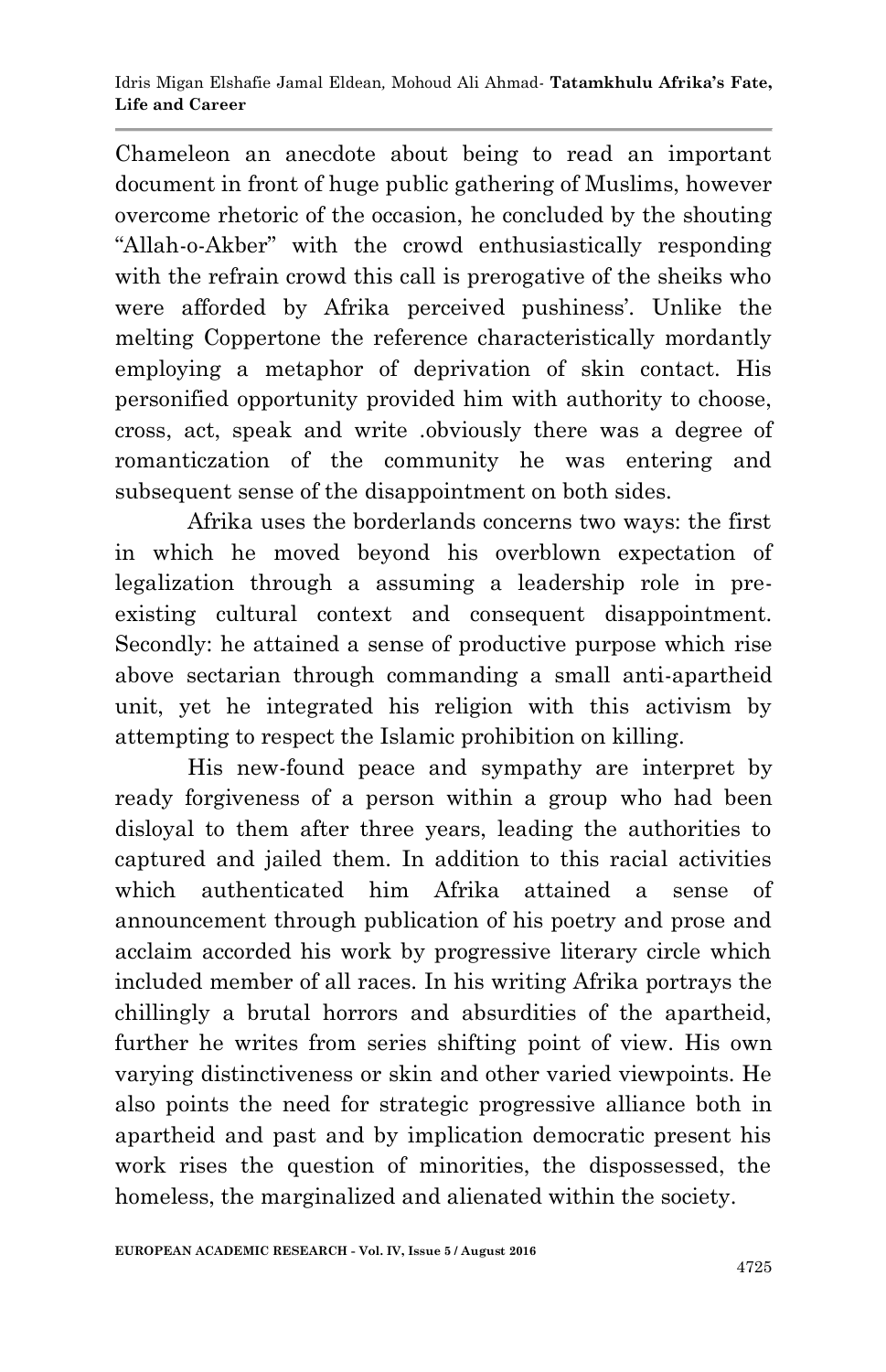Afrika explores the skin contact with sexuality in a view of his chosen community observing Muslims reticence in these matters. In his allegorical poem in which he mourns the loss of "District Six", he begins with explicit erotic memory

> *I never laid With a lover without Swopping skins sliding on The stain of her lions breathing with her breath the fetors and fragrance of the flesh holding fast as though I clasped to my life her silk body"s twining length motherly, sweet milkiness of her sweat, and all of her roundness slotting in. the crying hollow of my heart Abundant I "d unlearn Our language of love Like some tailless Lizard from my childhood grow, Back my own Time and still cured Searching-over-thinner skin….*

In this account identification and shared need symbolic coming off of individual skin and the question of the shared skin and identity and the new language, the abrupt serving of relationship leaves the speaker remorsefully considering his painful self damage. The impression created after the lost of "District Six" of secure heterosexual history, yet his swopping of the skin.

 In the poem, the selfishness and sympathy of the erotic act entail exchange skins casting off the limits of individual skin surface and imaginatively becoming the mother. The gross gender identification is quickly succeeded. Afrika remember his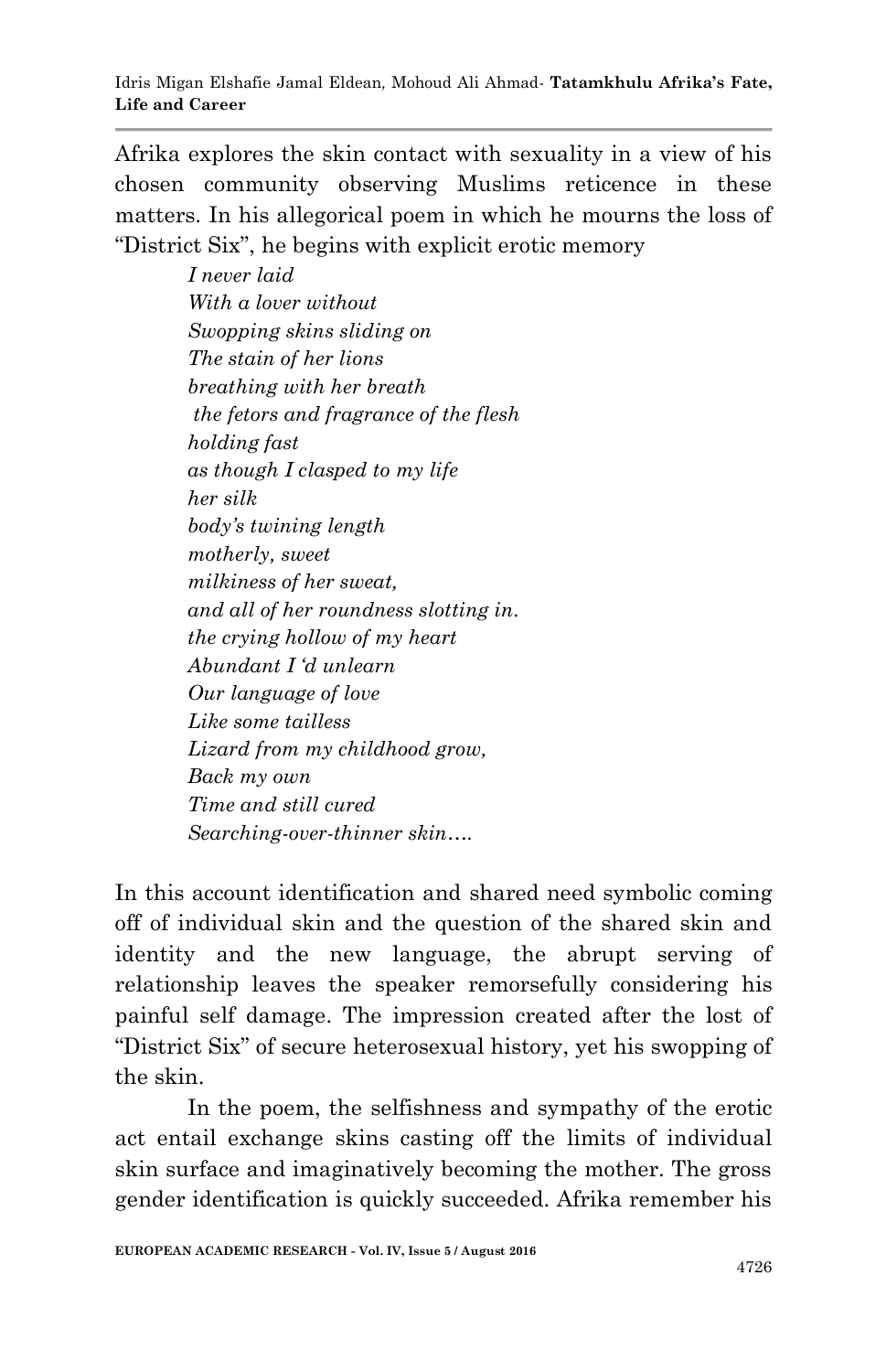childhood as being highly sensual and erotically charged although in sexual perspective. At various points during his life. Afrika become psychologically connected to men, he explores the highly charged emotional bond was libidinally through a third person, shared woman*." AS he points" he snatched back his hand understanding the sickeningly almost too late that what he had sought was not her skin as her skin, but also the skin on which had lain – in an intimacy he had never shard – the skin of him to she belonged " Afrika 1996"*

 As one can response to this dynamic of this triangle, that the objectionable suggestion that woman belongs to man. He Afrika conflicted to the same sex attraction. His problem is worsen by the strict demand of Islam which he describes as more dominantly hostile to homosexuality than any other faith. The clearest discussion of this punition occurs in an interview with him he discussed his contradictory about same- ex-love. *" I am not only talking about love in exceptional like suffering in a camp full of men. I believe people are born homosexual, and that bring me into violent conflict with my faith. Which says, it is dreadful sin. Now there people who ask me If I m homosexual? I answer that I have known love for women, I have known love for men. I have lived my lifelong moving through human landscape without boundaries."* 

 Afrika in this interview toured stalemate of with respect to the unboundaries love of his past and the require of his religion is appeared out repeatedly in his writing. Despite religious and social sections he make plain same sex- attraction and sexual behavior occur even when individual do not identify as gay for instance in prisoner-of-war-camp and in prison.

 Tatmkhulu Afrika's writing contains linguistic slipping between categories such as victim and hero, body surface and body politic, desire and taboo. The subject and transcendent that makes a person response to these metaphors of skin in the course of visual tactical identification. The resulting ontological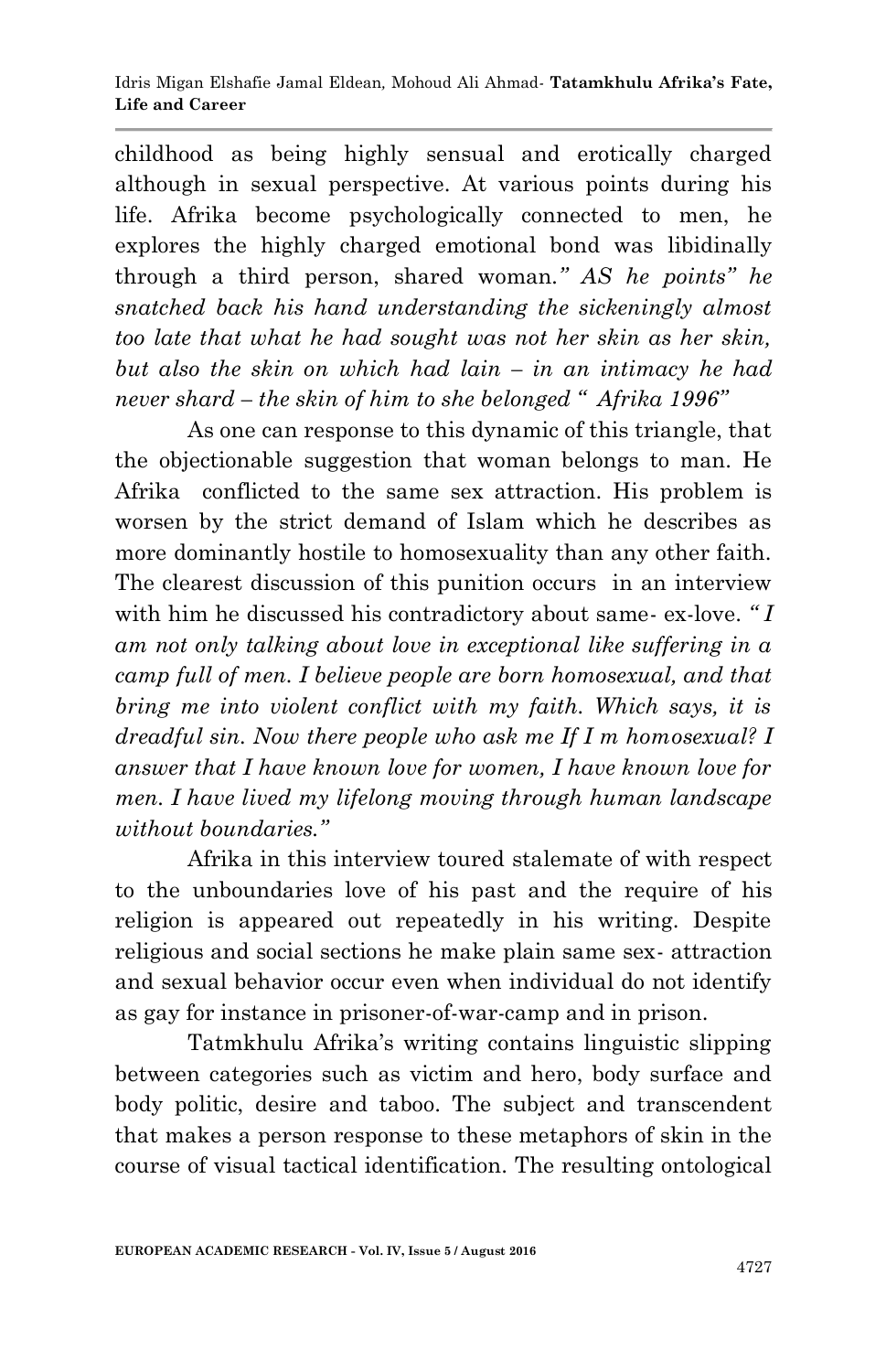defamiliarzation provide a fresh look to polemic issues of race and shedding skin.

### **(B) The Idea of masculinity**

Appeared in Afrika's novella *"Tightrope*" opens with Johnny checking into hotel undertaking a succession of encounter with a desk-clerk, the manger, a inhabitant, the barman, a beggarin which dismissing the beggar, pausing long enough to eye him dismissing him as wretch hardly less wretch than himself, in each case his findings are wounding or dimensioning. Later a direct question to an elderly guy he has repulsed the previous day "how do you see me now", the only person that counts? Ask yourself: what am I now. Throughout the massiveness. Afrika's fiction his characters lack the psychological resources to accomplish a decisive self-substantiating, self assessment, but with generally agonizing result, sit themselves in relation to others. A white man whom his black friend Majizi recognizes, you have been around a lot of blacks? I mean deep down? And for so long now the blacks sort of breathed their blackness into you and now, when I smell my breath, it is only my blackness that smell? Once again Afrika's preoccupation with testing of masculinity and especially the male's anxiety with regard to other men concern that are here explored with constant and honestly sometimes belabored. The characters of " Tightrope" are nothing if not spoken, much of their dialogue as if delivered from psychoanalyst's couch. The treadmill Johnny has been regularly sodomized by fellow convict while in prison as his friend Mjozi learns, he comments "*When I see you in shower, think of that shit of doing you what he did I could kill because he"s been doing off with what"s mine, even though I don"t you that way, don"t want to even think of you that way"* Afrika starts to develop a regular dynamic that of relationship that in one sense or another is built on desire between males though the nature of that desire will often be source of dispute and what is articulated or defined in part in relation to the role of a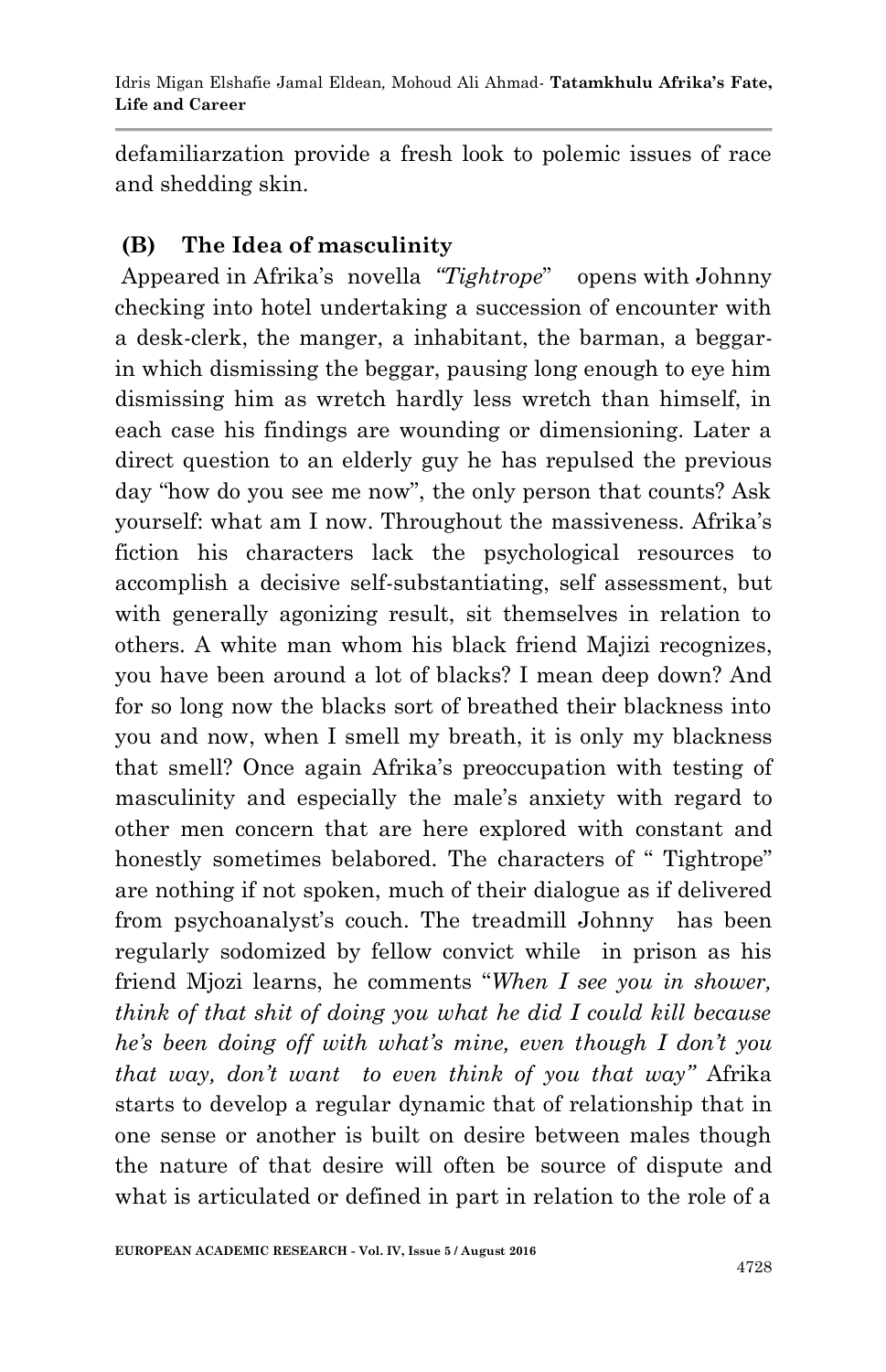third party whose affection desire is rejected. It the dynamic that informs Mjozi's commitment to Johnny above that he also informs his friendship to Johnny at the earlier stages, When Johnny is talked up by elderly gay Matrins.

 *Tightrope* is the Afrika's blackest work, the first of its four novella ends with murder, the second it double murder in clouding an unborn child, the third castrate and murder and the last with suicide. Not a single relationship that might afford love or friendship survive. The self-destructive tendencies of the characters in Afrika's novels or the legacy in their past action. Further Africa employs the narrative tone of voice referential foreground squalor and degradation, often to the point where the referential load seems unequal with important material observation, to combine with. In fact Africa's male characters are at the best unsure of themselves shamed by the regard of other a male, generally incapable of achieving or sustaining male bonding is highlighted and bolstered through a battery of narrative device that sometimes threatened to short-cut what is essentially powerful statement on dysfunctional masculinity. In *Tightrope* a similar potential for healing of alienation achievement of bonding is acknowledge. In the first paragraph of the third novella *" quarry"* the narrator , Clive, records his first meeting with a young man Buddy Da sliver(an assumed name) leading into stipulation of his own sexual orientation.

> He's crossing the floor of the Recreation club's lounge , dancehall to where the boys and I practicing for usual Saturday night's gig , and I am linking the way he moves. Clean-cut but thin, with thinness that in his genes, his all bones should be getting in the way, but he is coming smooth as you please, small arise neat and tight as a fist. And now I'm not gay-just like flesh- a woman or a man's to have pride, and this guy's sassy as I could wish.

Taking Buddy on in the bond and sharing his flat with him, Clive is tormented by the young man's virility , not because he admits of any attraction to him , but because the youth's active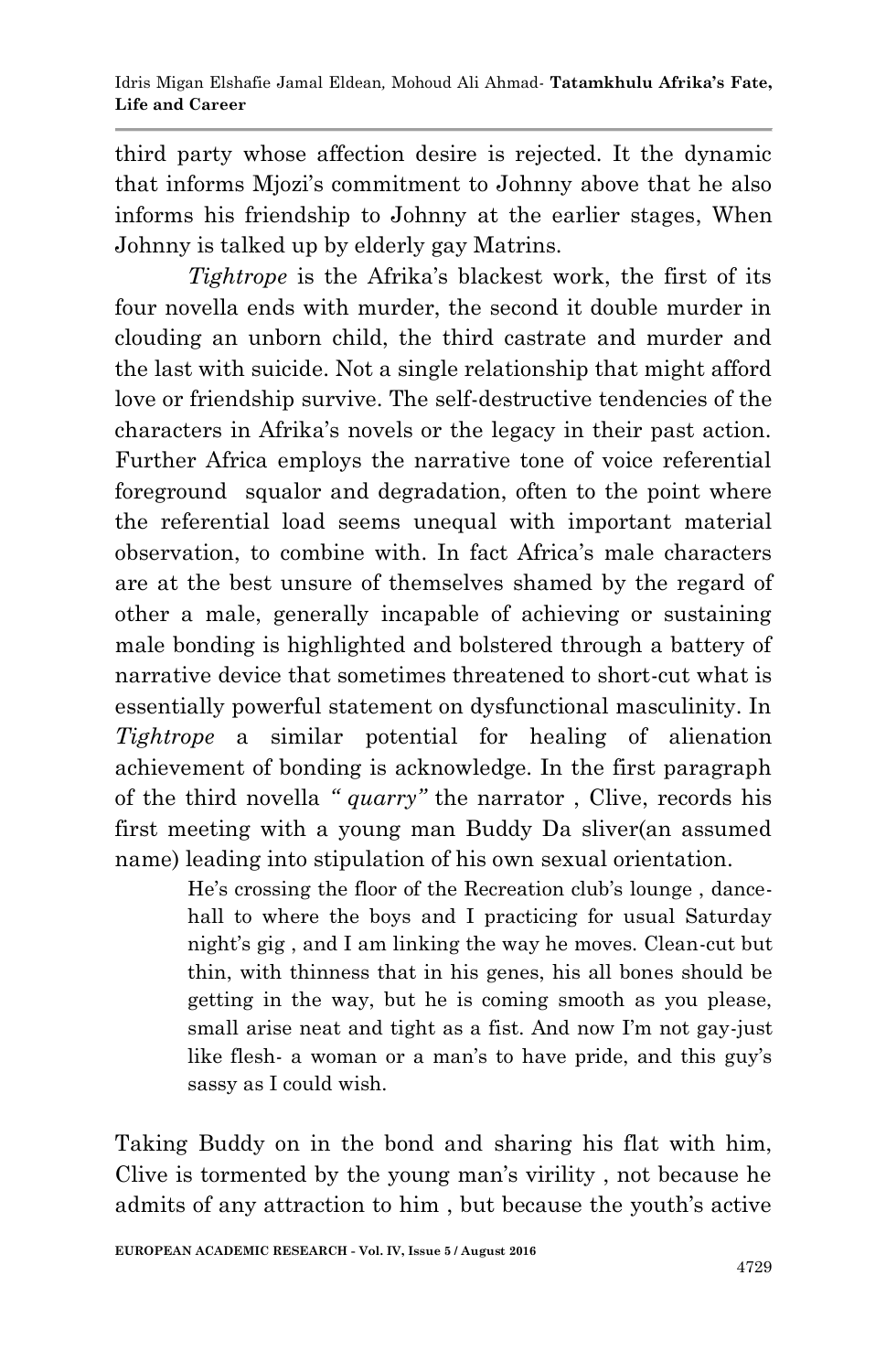sexual live articulate the narrator consciousness of his own impotence. The idea of the absolute alienated distinctiveness of self, self-dissolution in its definition by and other is the characteristic of Afrika's work; Listening to Buddy having sex in the next room, Clive feels "it is becoming more and more though I am right here with the kid, I am him". The impact of Buddy's being on Clive's apprehension is compounded by his awareness of the age gap and by race consciousness (Clive is white, Buddy is coloured) gradually Clive discovered that Buddy is a former payment boy and is on the run after murdering one of his clients. At the end of the novella. Clive finds Buddy asleep in his room , naked and dead drunk. Them come this astonishing passage:

> I something like a tip of the tongue that's is just showing between his buttocks, and I spread them see he has piles , and had them bad. Quickly I get the jar of smelly but sure-fire slave than an old black herbalist gave me in the long ago, and spread the buttocks again and wipe the pile with moist, cloth then gently push them back in and follow them up with my finger coated with the salve

The strategy of the narrator might suggest the desire to wallow in the feature of immorality , but perhaps more noticeable there is the expression of the will to make well isolation through an act of understanding relationship with the other , that is explore through Afrika's work, through generally that choice , or starting is overwhelmed by the weight of various experiences of alienation. In evaluating the above passage throughout this novella.

 Afrika show how masculinity might in practice achieve new definition a counter- hegemonic definition in which the need of testing is upturned, projected ironically or even abnegated altogether.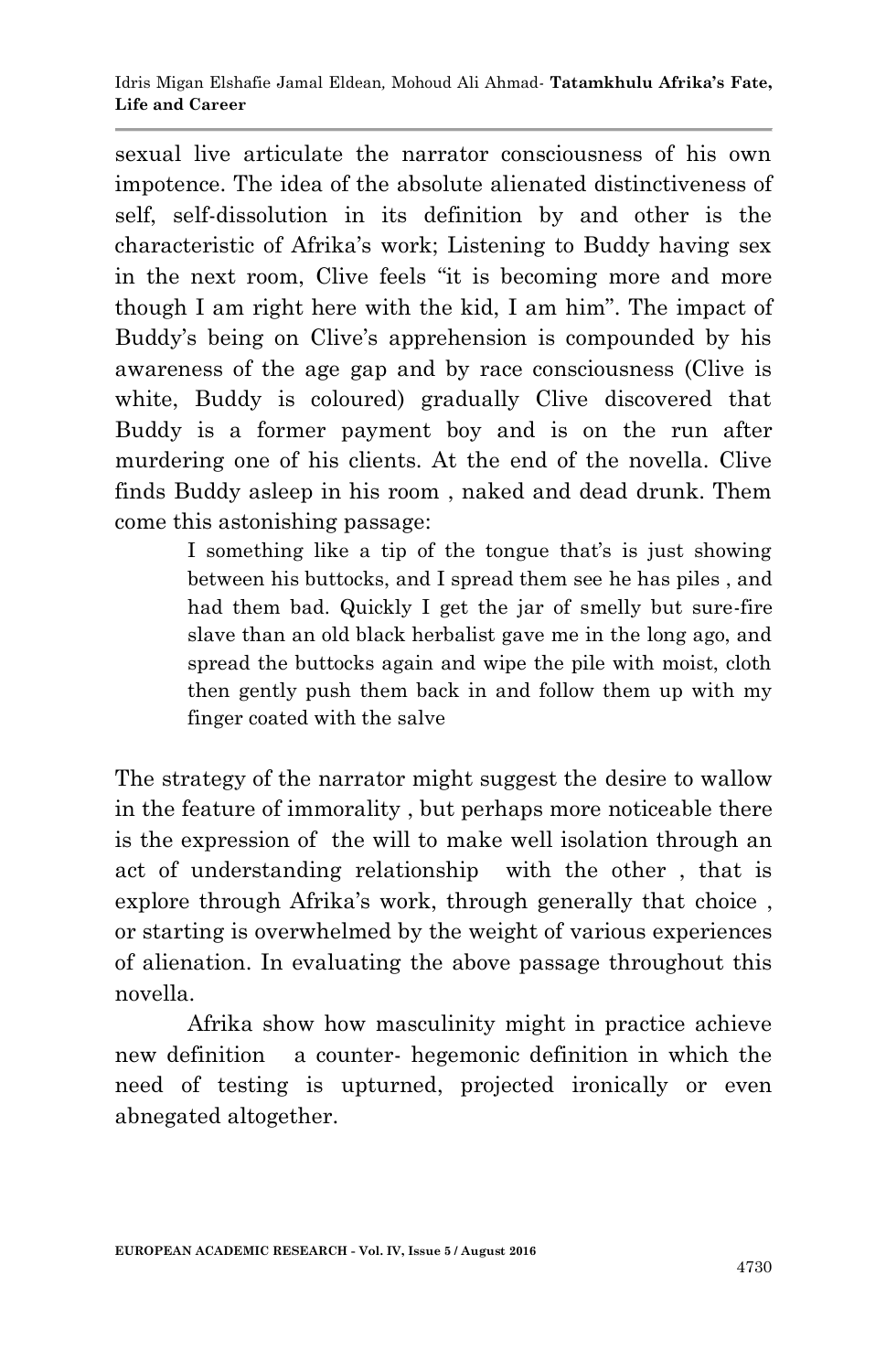Idris Migan Elshafie Jamal Eldean*,* Mohoud Ali Ahmad*-* **Tatamkhulu Afrika's Fate, Life and Career**

#### **(c) The Idea of Africanness & Europeonness:**

The idea of Africanness was degenerated after the apartheid government introduction the policy of exceptionalizm through which South Africa was cast as separate qualitatively different from the rest of the continent .However the name Afrikaner literary means Africans illustrated the contradiction of claiming the impression of purely European identity is the heart of apartheid. In addition to his rejecting the apartheid racial hierarchy of whiteness, Tatamkhulu Afrika also insisted on claiming an African identity. His writing represented the anxiety behind apartheid system of racial categories that governed South African for nearly half a century. Whiteness could be distinguishable from blackness and Europeanizes could be indistinguishable from Africanness.

 The relationship of European to Africa return to heritage of colonial era when South Africa was occupied by Dutch from 1652 and by British from 1806 onward. The continent witnessed undignified rush by the Europeans. Africa was sliced up like a cake and swallowed up by five rival nations, Germany, Italy, Portugal, France and Britain. 10 million square miles of a new territories occupied by one-side battle, soon the maxim guns became the symbol of the age. Diamonds ,gold and other precious metals particularly in South Africa became the answer of the European's merchants prayers.

 The population of South Africa consists of African. Europeans and Malays, the slaves brought to South Africa by Dutch from India, east Africa and South West Asia. The term" coloued" came into wide-spread use after the abolition of the slavery and referred to free slaves. The larger blacks collectivity after the end of slavery undermined by the colonial polices that would make worse differences among Blacks and instilled the term "Coloued" with expand of disgrace for its association with miscegenation with African and slave roots. The shame of slavery leads to an ensure in folk memory of such origins and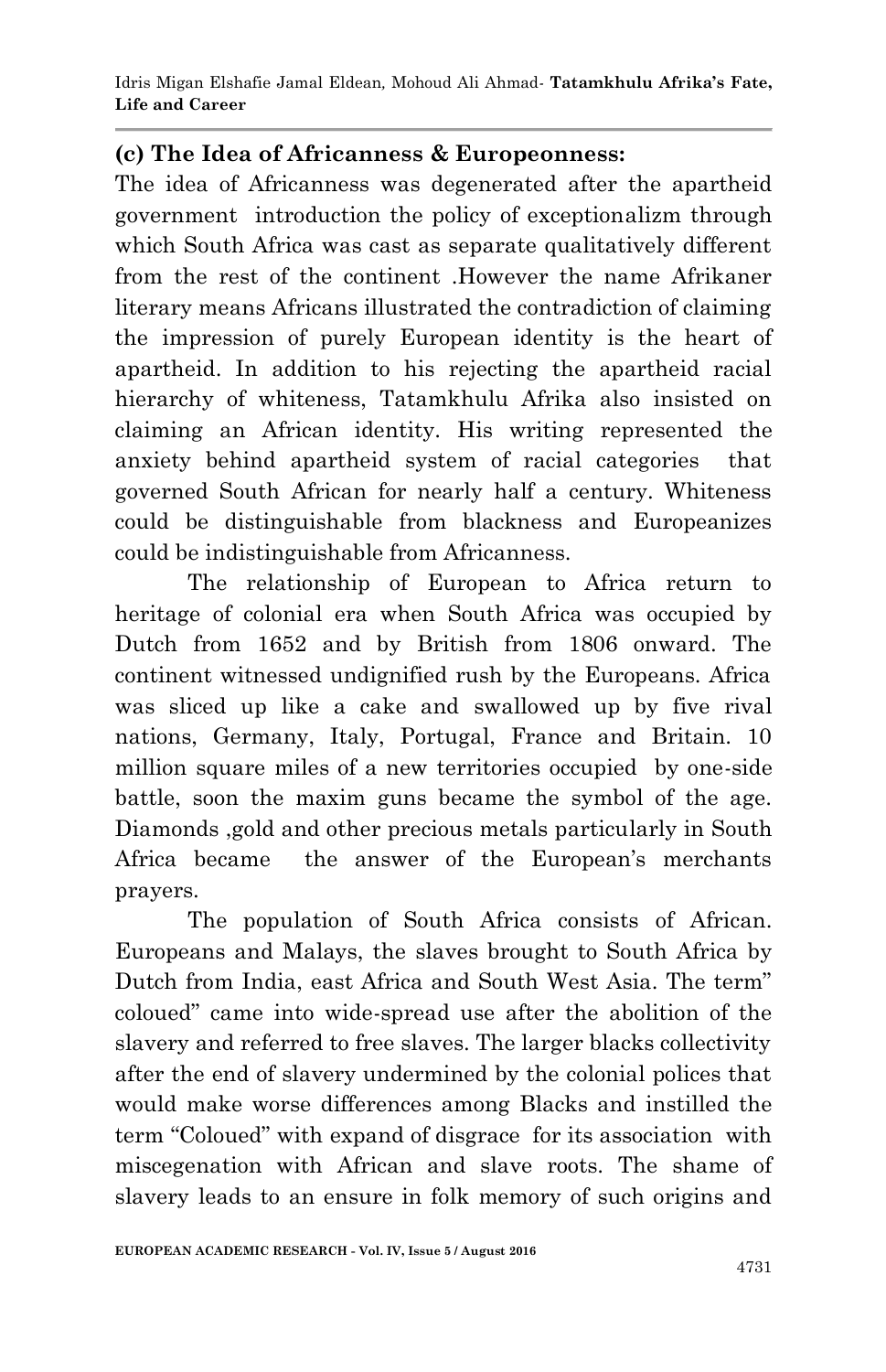emphasis on European family connection instead. Therefore the meaning of Europeanness and Africanness became deeply implicated in the concept of race in South Africa.

 The era of Dutch control (1652-1806) slavery prepared all social relations in the colony, and this has profound and lingering result of the concept of race and sexuality at the Cape Town colony. The colonist were given access to slave woman's bodies under Dutch rule. The cape colony was among the most racially heterogeneous places in the world and an extensive and complex set of relations developed around the skin colour, citizenship and social status. In the Cape colony extensive and close interrelations between the coloured, African and Dutch build the later the myth of" pure race".

 The Whiteness in South Africa was problematical by different and competing colonialism of Dutch and British imperialism in South Africa, interrelated layers of Dutch ( later Afrikaans) and the English identities inflected distinct type of " Europeans" in Africa through their name " Afrikaners" declared the an intimate possession of the African landscape. Yet paradoxically under apartheid the Whiteness was name Europeans revealingly English-speaking whites and vesting Europeans.

 The assertion of apartheid of a untainted and pure Whiteness in South Africa that is also openly European thus both continued and radically contradicted concept of race that developed under colonialism. The history of race is crucial to understand Tatamkhulu Afrika's writing and contradictions that undermine the certainties of racial labels and unsettle the assumption of stable nation of Europeanness and Africanness in South Africa.

 In South African and Indian colonial territories and later apartheid, Islam played a crucial role in the colonial anxiety about policing differences, Europeans in the colonies compulsively policed difference through an assertion of separateness between themselves and the other races for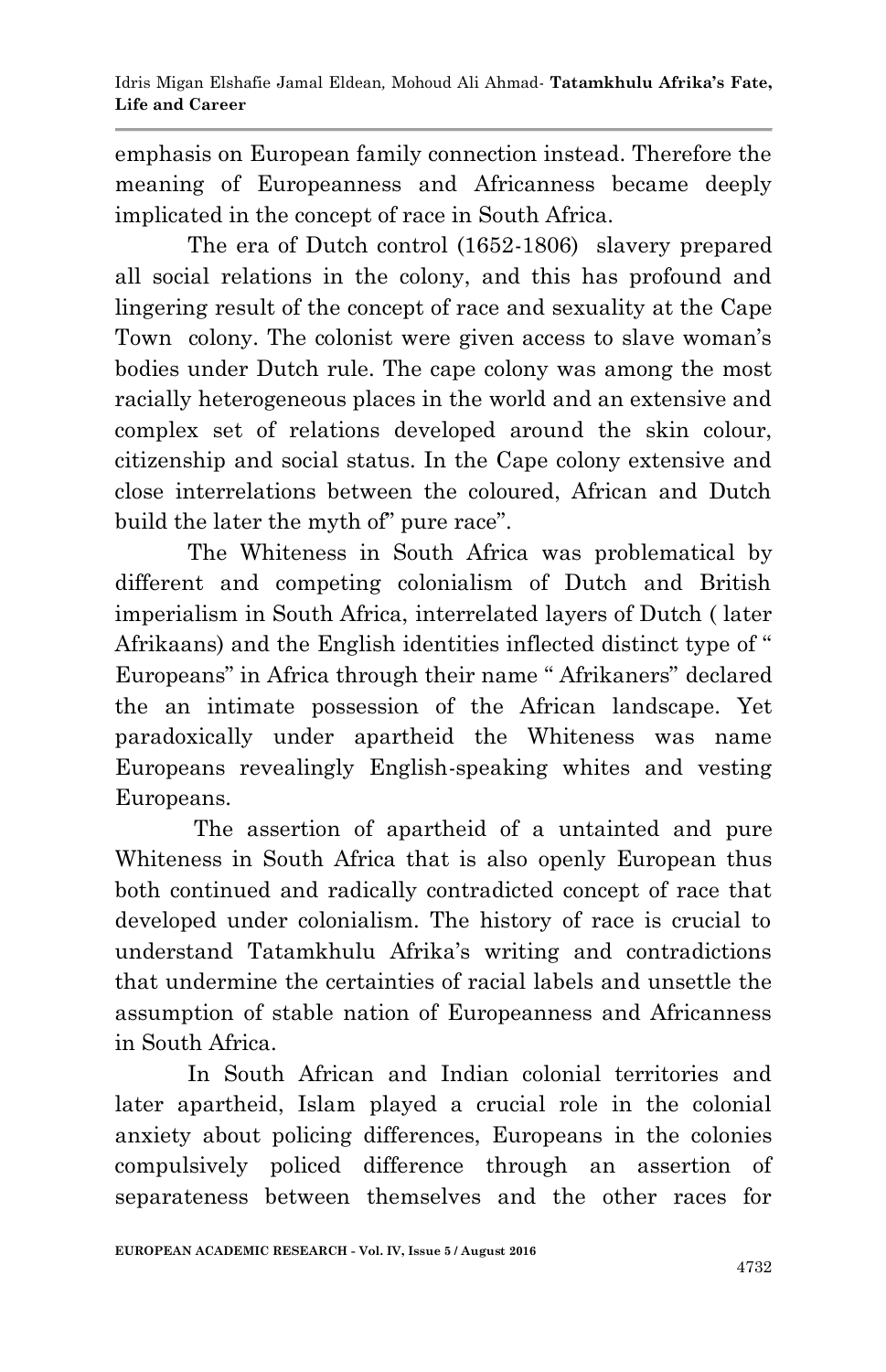colonial purposes. Yet the colonial subject refused to remain stable in their differences and as the result, the uncertainty of the colonial body was the source of the severe anxiety of the colonist. Islam offered enslaved people a degree of independent "Slave Culture" that did not fall under control of dominant society. Islam provided not only a realm of belief for enslaved people that dominant slave-holding society, but resulting degree of social organization that developed through prayer meeting, burial rituals and teaching.

 Afrika wrote about the interior changes of his life, he recounts the painful period in 1960s when he was unemployed, and for five months survived on a pint of milk and half loaf of bread every day. Afrika lingers on slow process of time changing. During his testing period comes the beginning of profound return to Islam when Afrika reads a second-hand copy of holy Qur'an. In its rendition the unhurried growth of conviction. Afrika conveys the movement inward to private realm of identity. Afrika shows in his writing that the private realm is not solipsistic he shows how the private realm of friendship and family relationship are deeply politicized in apartheid South Africa. Tatamkulu Afrika recounts his visit with a friend to coloured woman living in observatory who pass for white, after witnessing her rigid self-policing and anxiety of being caught with people who were noticeably considered black, he rejects her with disdain resolve never to see her again. Afrika later reflects of his tendency toward unforgiving anger as part of a habit of distancing himself from others. Afrika recounts in his autobiography Mr. Chameleon (that *night we were caught they at once separated me from my men, they thought I was White or European. Later offered me a chance to have charges dropped against me by the security police if I betrayed the rest of the group*.) Afrika realizes that he has been made the offer because they thought he was white. Under apartheid the meaning of race extended to every aspect of life,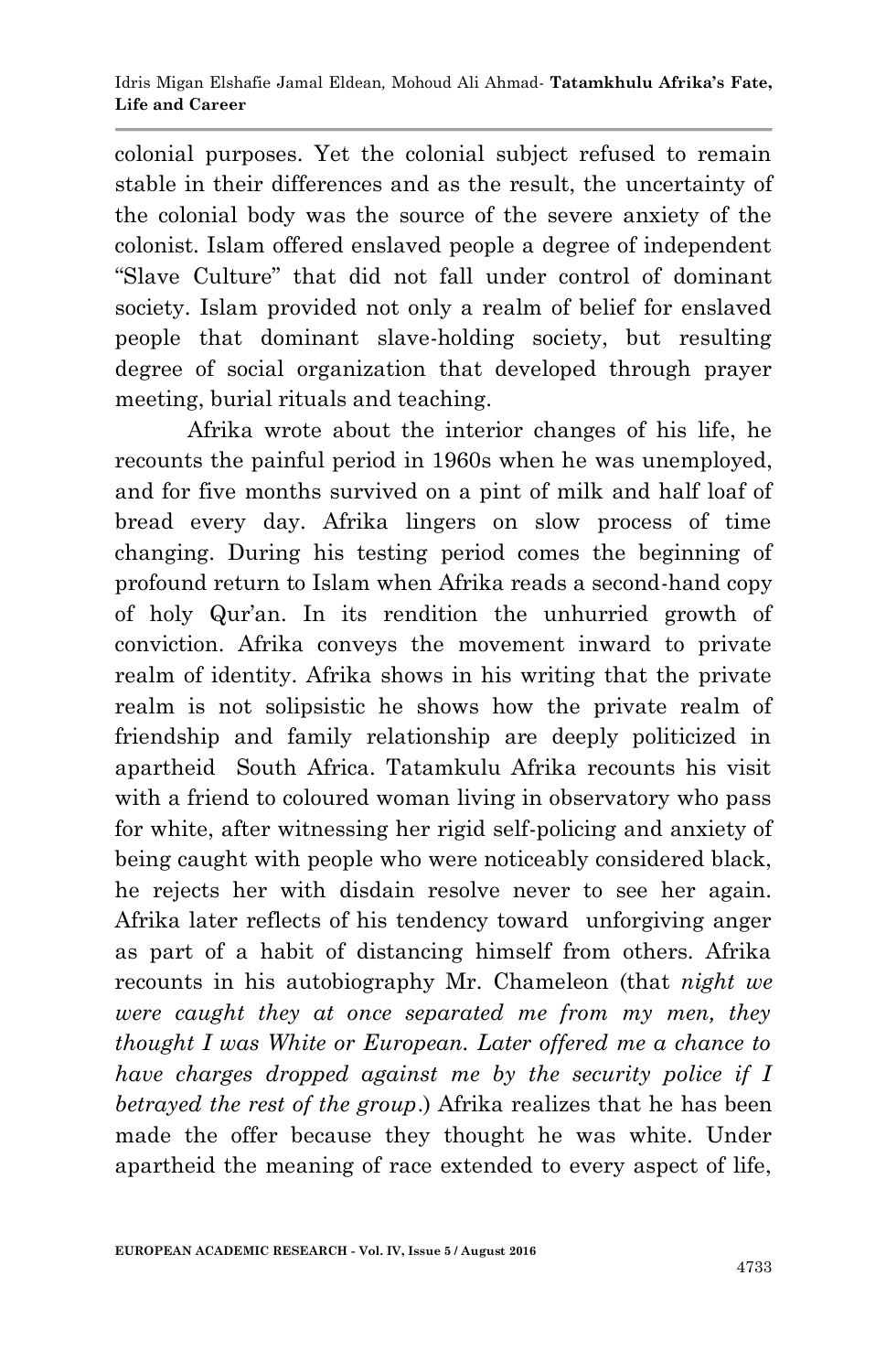even in jail the food and treatment of prisoners reflect racial division.

 Rejecting Europeanness that his upbringing and his light skin have given him. Afrika seeks Africanness through Islam activism and empathy with other black African, for him an African identity dos not reside in skin colour, but it earned and recognized by the others.

 What is most illuminating in Mr. Chameleon, Afrika recounts an incident seen through the window by a young chameleon changing colour to match its surrounding. He ask a woman he knows as Gran Why this happen? It the way he get what he wants dear and to escape from those who want him.

 Islam played a central roles in Afrika's life it is the key of the door of the privet realm of the self and natural recognition of humanity despite self-delusion and differences. Islam is a means through which Afrika rewrites an African identity on an apparently European skin, embodying anxiety behind apartheid idea that whiteness could indistinguishable from blackness and rejecting the label of race to claim an African identity.

### **THE RESULTS:**

The main imperial fending of this study is strongly bond to the period of apartheid and how it influences on Muhammad fu'd Nasif The poet the author, and the political activist, World War11 prisoner, a founder of Alihad ream organization, a member of the armed wing of ANC. He was born in Asaloum small coastal town in Egypt of an Arab father and Turkish mother in 1920. His parent went to South Africa when he was only two years old, but shortly after their arrival they died of epidemic flu, left him orphan. He was fostered by a Christian family as a white child and gave him a Christian name John Carleton. His adoptive parent informed him that he was not their biological son. At the age of 17 he wrote his first novel "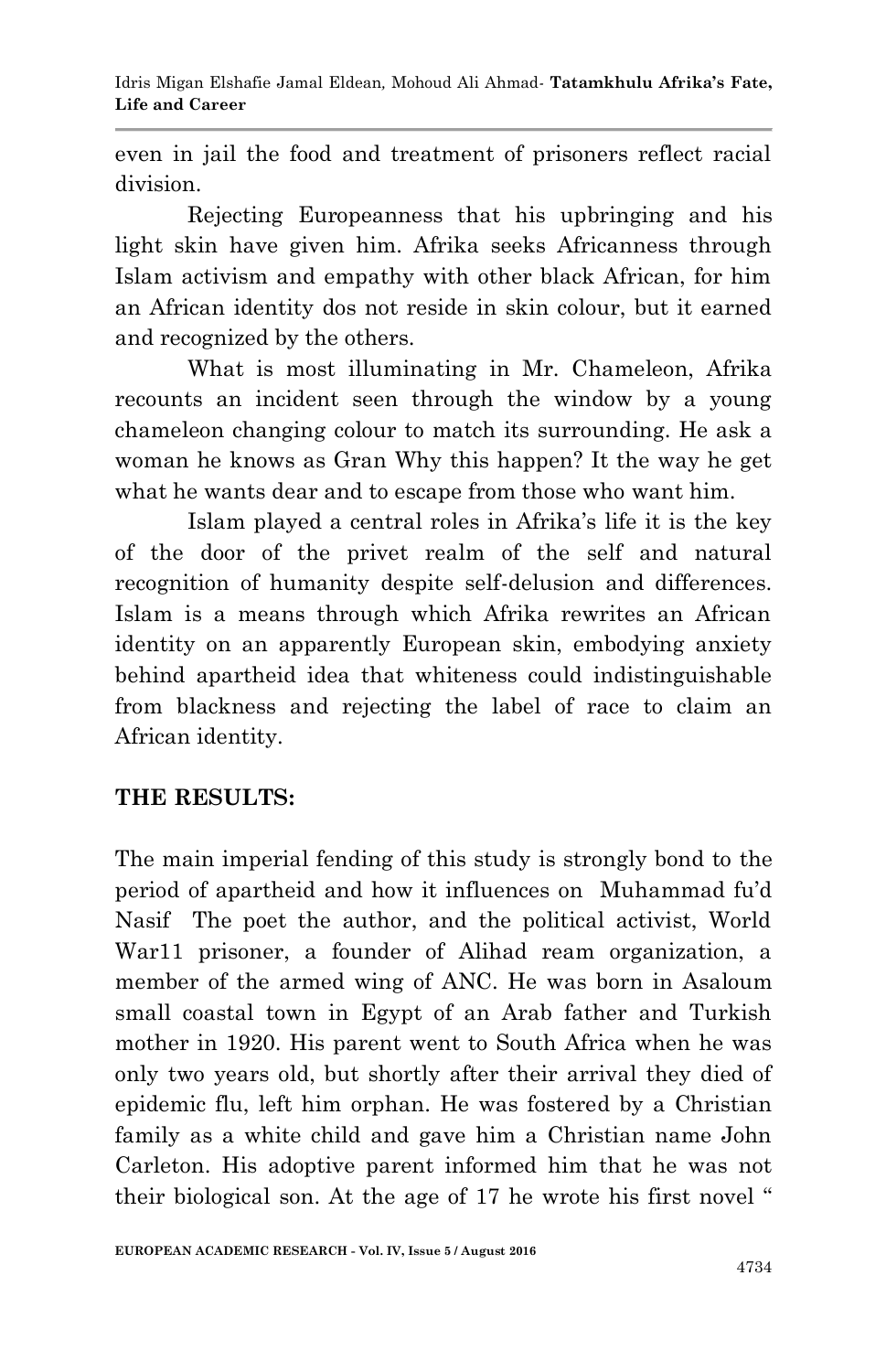*Broken Earth"* published in London 1940. John Carleton volunteered for the ally forces during the Second World War 11. He was captured by the Italian and the German for four years. After the end of the war he went to Namibia and adopted by an Afrikaner family obtaining his third name Jouza Joubert, working as a copper miner, barman, shop assistant, a jazz drummer. He return to South Africa and lived in District Six in Cape Town. In1964 he reversed to Islam changing his name to Ismail Joubert and demand the apartheid to be reclassified as non- white. When District Six declared to be white only area he began to write ant-apartheid propaganda, Launched Islamic militant organization which affiliated to uMkhonoto we Sizwe (MK) the armed wing of the ANC. When his political activities were discovered by the government, he was arrested and charged with terrorism. The apartheid authorities banned him from writing and addressing people for five years, but he refused to be silence and went on writing under his fifth name Tatamkhulu Afrika ( grandfather) which was given to him by his fellows uMkhonoto we Sizwe (a Zulu word means Spear of nation) the armed wing of the ANC.

 The concept of apartheid brought to South Africa by the European during the Dutch time. It is political and social system. It was used by white minority in the  $20<sup>th</sup>$  century from 1948 to 1992. Racial segregation in South Africa had been used for many centuries, but the new policy started in 1948 was strictly and more systematic. According to this policy the of people South Africa people were divided by their race and colour, black, white and coloured, they were force to live apart from each other. Many laws were issued to keep up racial segregation. The system used to deny any right for non-white, particularly the black south African who lived for many centuries before the advent of the European. Black people have to carry pass or have permission to live and work in a particular area and they could not vote. The aim of apartheid was to separate people of South Africa into small independent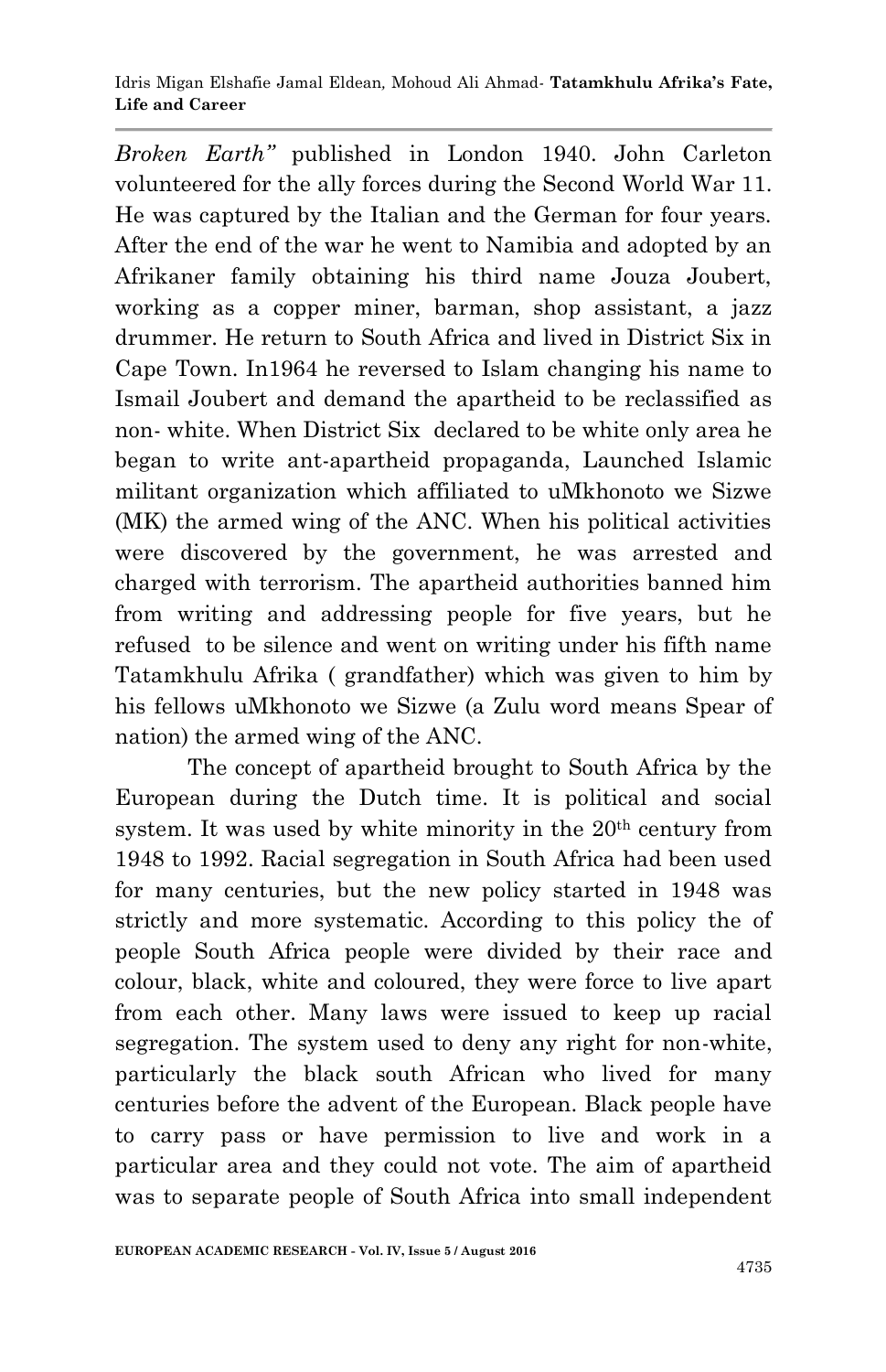state. The government did not want to spent a lot of money to develop the areas where black people live. The majority of South African land was kept for white specially the richest place like the gold mine in Johannesburg. They wanted black people to work in these mines for little money. The apartheid government began to implement the policy of apartheid, interracial sex and mixed marriage were made illegal. The group Area Act was issued to enforces the physical separation of race through certain racially homogenous districts. District Six in Cape Town where Tatamkhulu Afrika lived, located just east of the city center in the shadow of Table Mountain it was poor overcrowded, but absolutely energetic neighbor of degeneration nineteenth century houses and paved streets. It initiated numerous poets, artists, and jazz musicians. It was multi-ethnic to local African, coloured, and immigrant merchants, Arab, Jewish, Chinese, West Indian and coloured. The word *coloured* holds a particular meaning in the nomenclature of South Africa. It mainly refers to mixed race descendant from whites, Hottentots, Bushmen, and slaves indentured labours imported from, east Africa and South East Asia. As Tatamkhulu describe District Six was slum, but its people have a great zest of life. In 1966, the government declare that great of District Six would be reserve for white township and occupation. The authorities began a programme of elimination and destruction. More than fifty thousand families had living side by side for five generation, were against their will force to leave came apart and sent to live in beak concrete township on the Cape Flats. The bulldozers moved in and turned District Six into ravage land. All the complaints were useless.

 Afrika spent four years in a prisoner of war camp, in North African. He was held for two years by the Italian and other two more years by the German. Prisoner of war camp is worse than any jail, they were starve. As he said , the time of their libration they were just skins and bones. He was unable to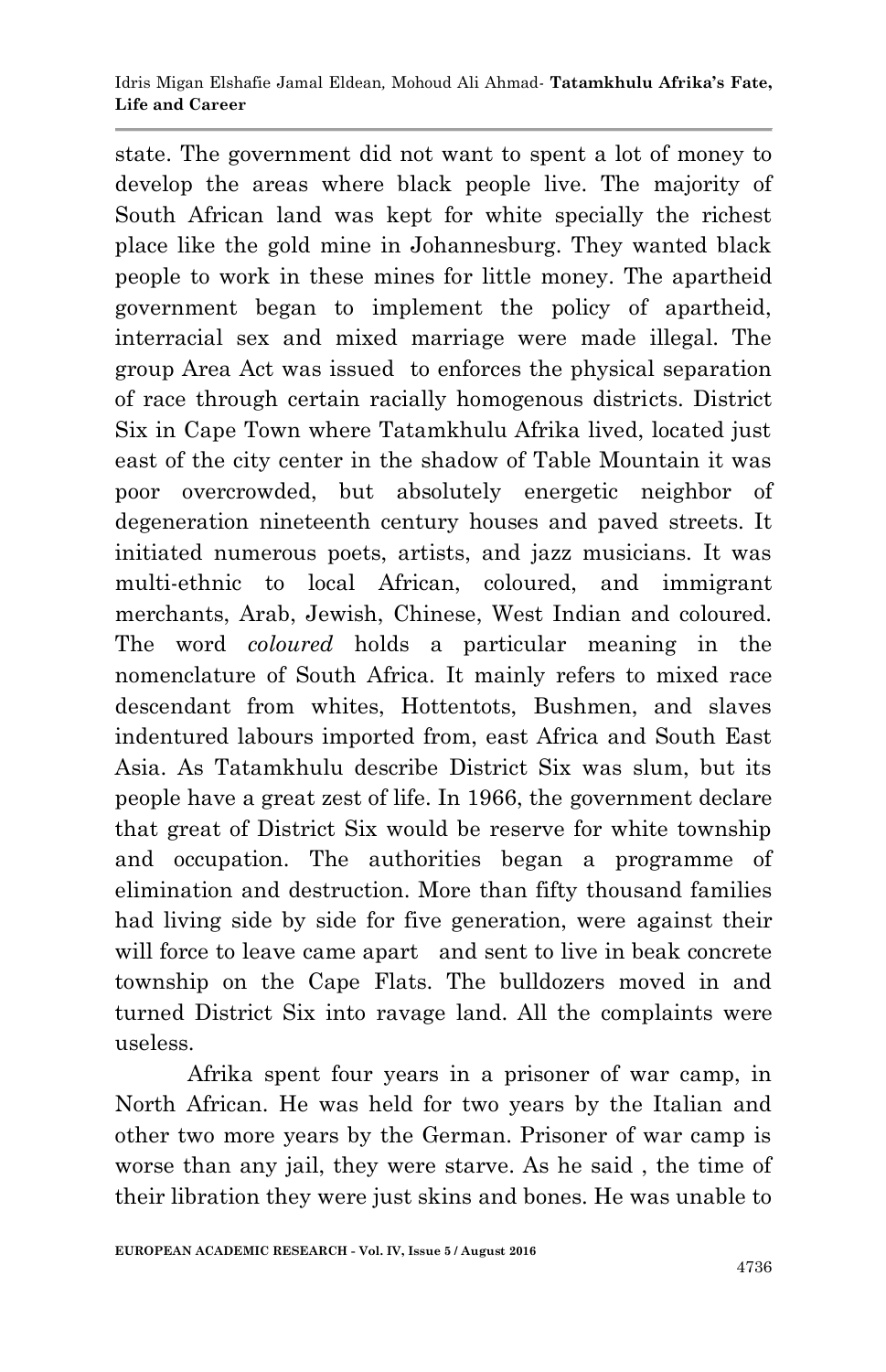eat. When they put a plate of food for him, but he took more than hour to finish it. His novel*" Bitter Eden"* deals with the relationship between two prisoners of war, exploring what it means to be "male" and the experience of male bonding. Afrika had an intense relationship with an English man, they were real bodies. When they were in their final march across Germany, Afrika fell down and couldn't move, his friend, thought was but half of his height, picked him , through him over this shoulders and carried him., he said " that was the love in its purist possible state. He had already written about this incident in poem called "war mate"

# **DISCUSSION:**

South African was colonized by European and was for sometimes became a battle field between bore-Zulu, Anglo- Zulu and Anglo-Bore. Although South Africa became independent in 1910, the nation varied ethnic component have not been unified in harmonious outlet and tension arising from unequal relation between blacks and white. In 20th century much of the South African literature written by real writers and poets born in South Africa. This literature considered limited in its viewpoint, because the writers often softly apprehended the aspiration, traditions and perceptions belong to South African people than their own. English speaking South African writers were mainly urban and cosmopolitan, their culture is English and they have audience among English speaking communities aboard. The phenomena of urbanization and apartheid that appeared in the 20th century, greatly affected the psychological makeup and thus the literary expression of English and Afrikaner speaking white as well as ingenious people in South Africa. The moral and artistes challenge inherited the stimulated writing up to point the preoccupation with apartheid and racial problems ultimately have proven experimental to the creation of an authentic national literature.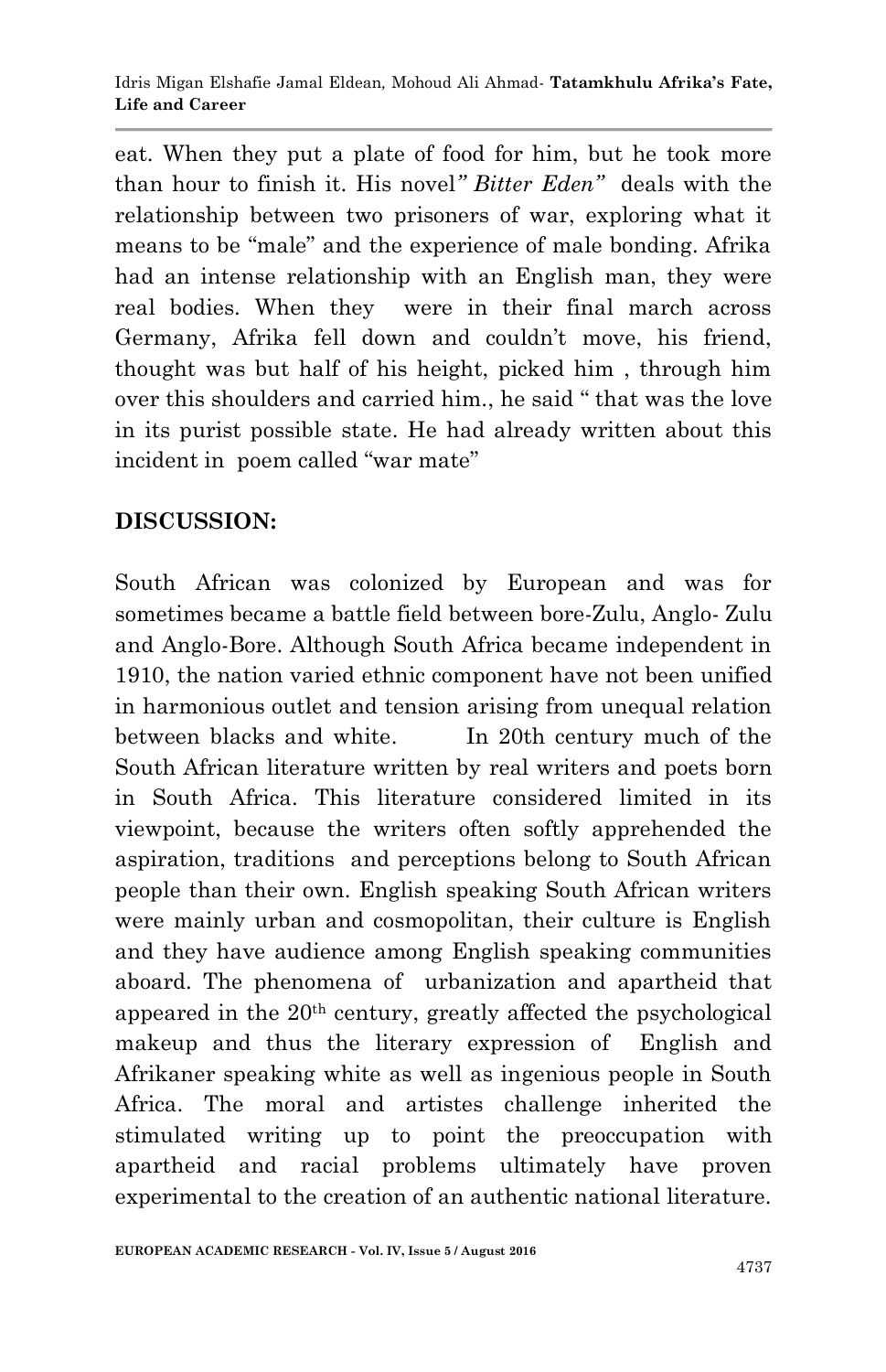South African literature in English began effectively in late 19th century predating the republic of South Africa, and became fairly plentiful in 20<sup>th</sup> century. During the early decades of the 20th century the black African largely cut off from tribal customs and values including the oral literary tradition and to write in English.

 Tatamkhulu Afrika, like the others South African writers and poets described the landscape with romantic reunion, his writing is a set straight of much deepness. As the South Africa after the World War11 ,the literature is often dynamically with extra-reverted verse that often sounded a note of threat with more moderation, experiments and diction, the literature of the new generation being related to people and often suggested by image and rhythm that considered uniquely South African experience.

 Afrika's novels thrives on his observation about the relationship between prisoners were treated with more realism than the rest of prisoner camp. His experience at some points is like an existentialist of fever dream. Afrika acknowledged all the events of the apartheid period literary, but no publisher even in United Kingdom dared to touch his work for fear of prosecution and outrage. In fact till at the end of the twentieth century no South African publisher was prepare to accepted his work, so many of his writing remain unpublished and this is an indictment of not only in South Africa publishing but also can applied to all of countries of the cotenant.

Afrika rejected the concept of apartheid which born of fear and bitterness of the other races. This idea extended to cover every aspect of life. An African child was born in an African only hospital, taken to home in an African only bus, lives an African only area, goes to an African only school. When he grows up, he can holds African only job, rent a house in an African only township. Travel by an African only train and stopped at any time and ordered to bring a pass, if he fails. He will be arrested and put in jail. An example for this segregation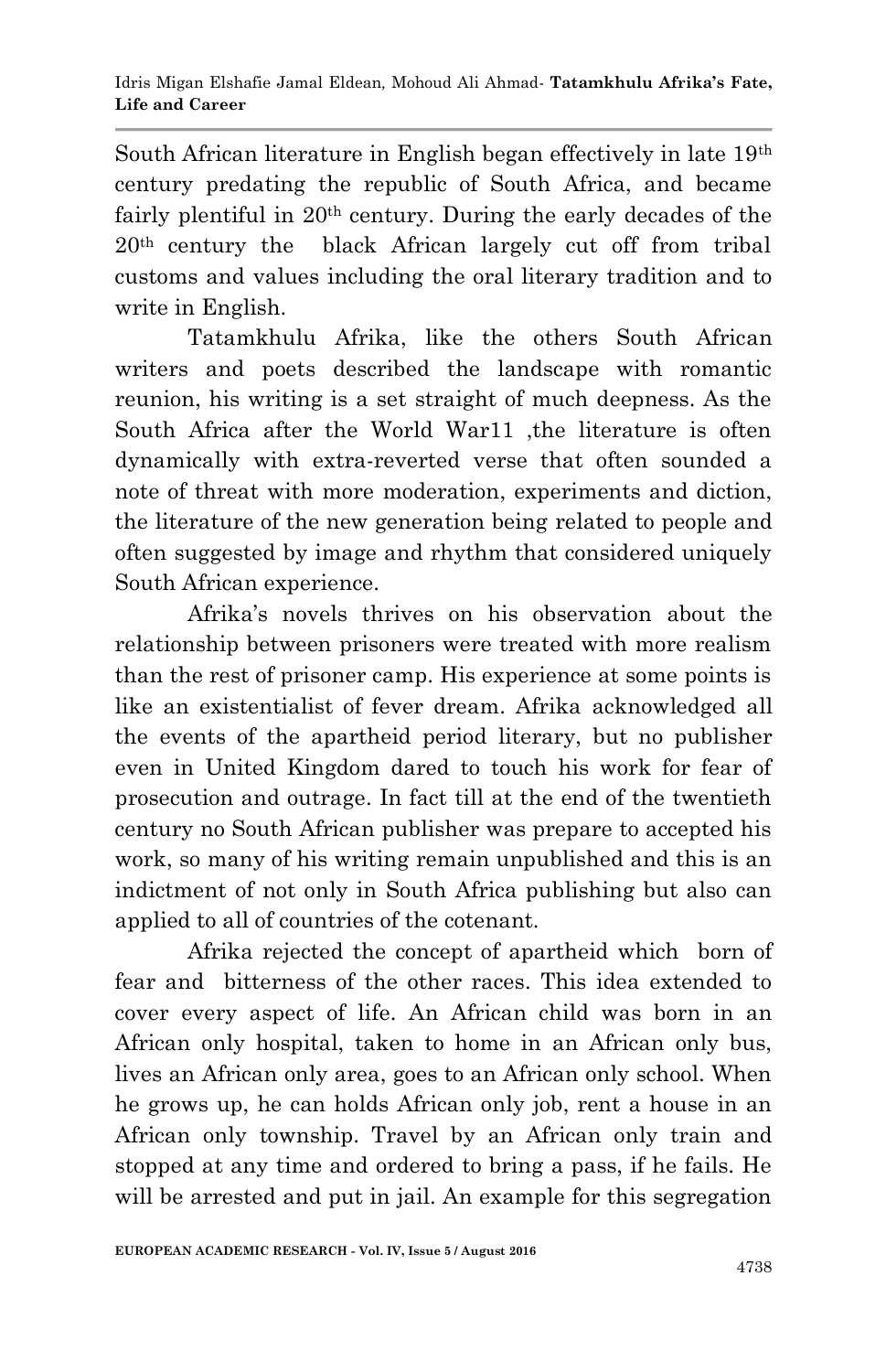happened to Nelson Mandela and his Indian fried Ismail J.N who were at Wit University rushed to Kholvad House and they boarded a tram despite the fact that Indian were allowed, the African were not, then the conductor turned to Ismail and said in Afrikaans " *that kaffir fried*" was not allowed on, when Ismail exploded at the conductor, telling him that he did not even understand the meaning of the word *Kaffier* and that was offensive to call his friend the name. The conductor promptly stopped the tram and call to the policeman who arrested them, took them down to the station and charged them, and they ordered to appear in the court the following day.

 In prison although all the prisoner were kept together, but their diet was fixed according to race. For breakfast, African and Indian received the same quantizes but Indian and coloured received half spoon of sugar, but the African expected non. For supper the Indian and coloured received four ounces of bread, but the African received none, This division is made from an old primes that African did not like bread which is more stylish or western test. At the university the teachers shed away from the topic like racial oppression, the lack of opportunities for blacks and the nest of laws and policy that subject black people. A university teacher viewed that law is a social science that women and Black were out of control to master its details. An educated Englishman to the South African students was a model in Fort University, the principle of the college was Dr, Author Wellington, stout and stuffy Englishman who boasted of his connection to the Duke of Wellington, at the outset of the assemblies Dr, Wellington onstage and say in a deep bass voice I am descendent of the great Duke of Wellington, an aristocrat statesman and general who crouched the freshman Napoleon at Waterloo and thereby saved civilization for Europe and for you the native " at this all the students enthusiastically applaud. What their aspired to be was "Black Englishman". As south African student believed that, the best ideas were English ideas, the best government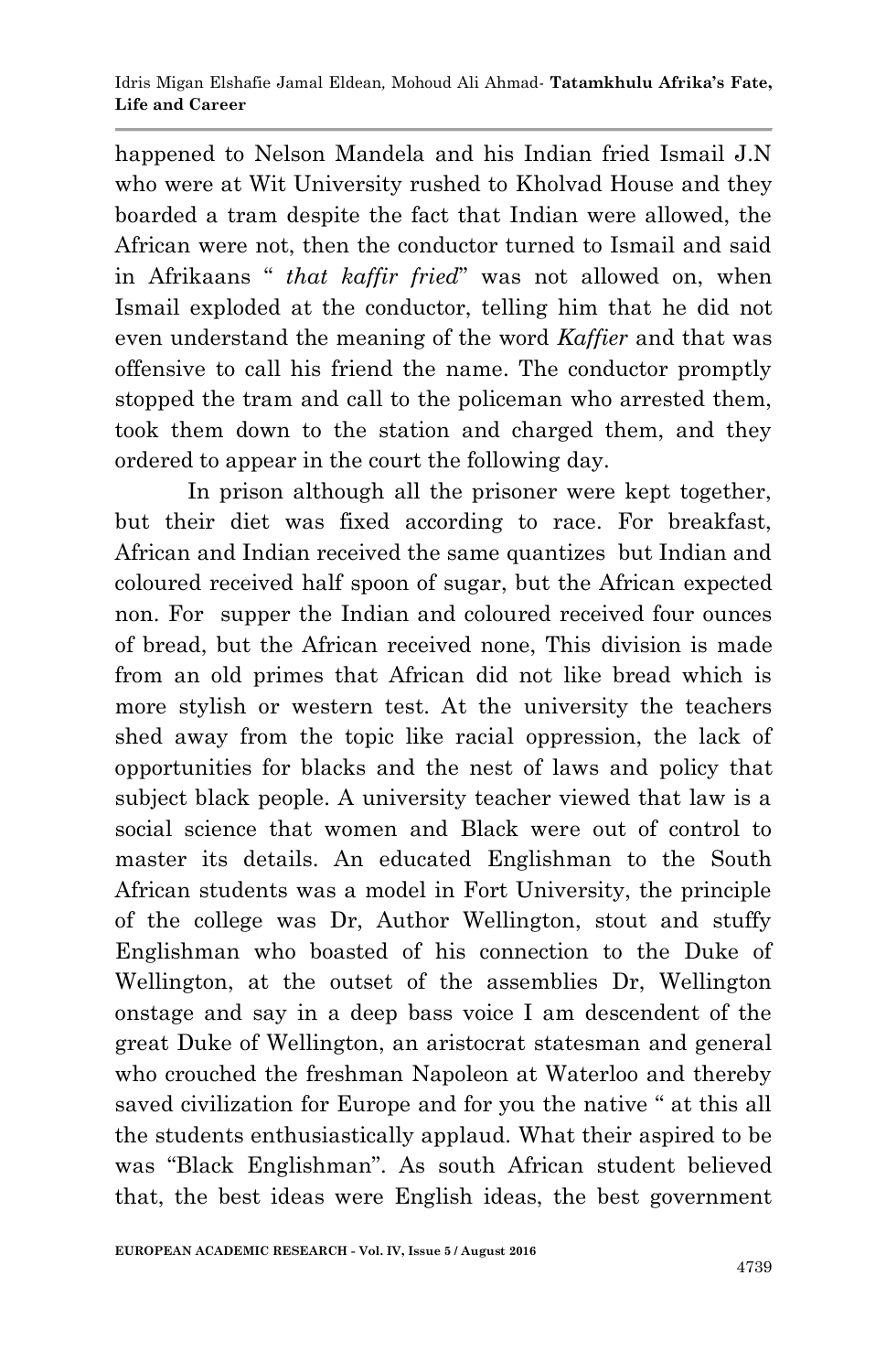Idris Migan Elshafie Jamal Eldean*,* Mohoud Ali Ahmad*-* **Tatamkhulu Afrika's Fate, Life and Career**

was the English government and the best men were the English men.

 As the result of the policy of racial segregation in South Africa, the Black fell victim to the apartheid idea that they were unable to master any jobs like flying a plane, and example of this sensation happened to Mandela, when he travel by plane from Khartoum to Aids Ababa he wrote*" When I was boarding a plane from Khartoum airport I saw a pilot was black. I said to myself How can a black man can fly a plane, but I immediately caught myself and quelled my panic that I fell into a apartheid mindset that flying a plane was white only job.(Mandela 1995)* 

 Africka became practicing Muslims in 1960s around his battling to preserve District Six. Discovering Islam proved to be a turning point. Islam encouraged him to lead a discipline healthy life. He said " I was utterly debouch when I was in Namibia. Islam also lead him to begin writing after fifty years of silence not poetry or fiction, but anti-government propaganda. He established his own organization Al jihad ream and ream of better article against apartheid. witch affiliated to the arm wing of ANC.

 The religious perception appeared clearly in his writing. In his novel " The Innocent" He wrote" Yusuf was a religious man, once wryly working that was all that saved her from the beating, she deserved. In Ramadan, he fast he speak to her with less dourness Arabic she did not understand yet. Yusuf did not forget his prayer and reciting holy Qur'an after a tortuous ritual ablution saying the missed prayers facing the direction of the Holy City according to the passion of the moon. When he went to the restaurant, he gristly chunk from the meat which he strongly suspected was not halal. When Yusuf quarreled with his wife he said to her" Yes, I must say in the Qur'an in the cabinet is a paper signed, it says that before god I am now giving you three divorces, that from now you are as my mother's back. Take to Imam perhaps he still then more quickly understand this matter between you and me.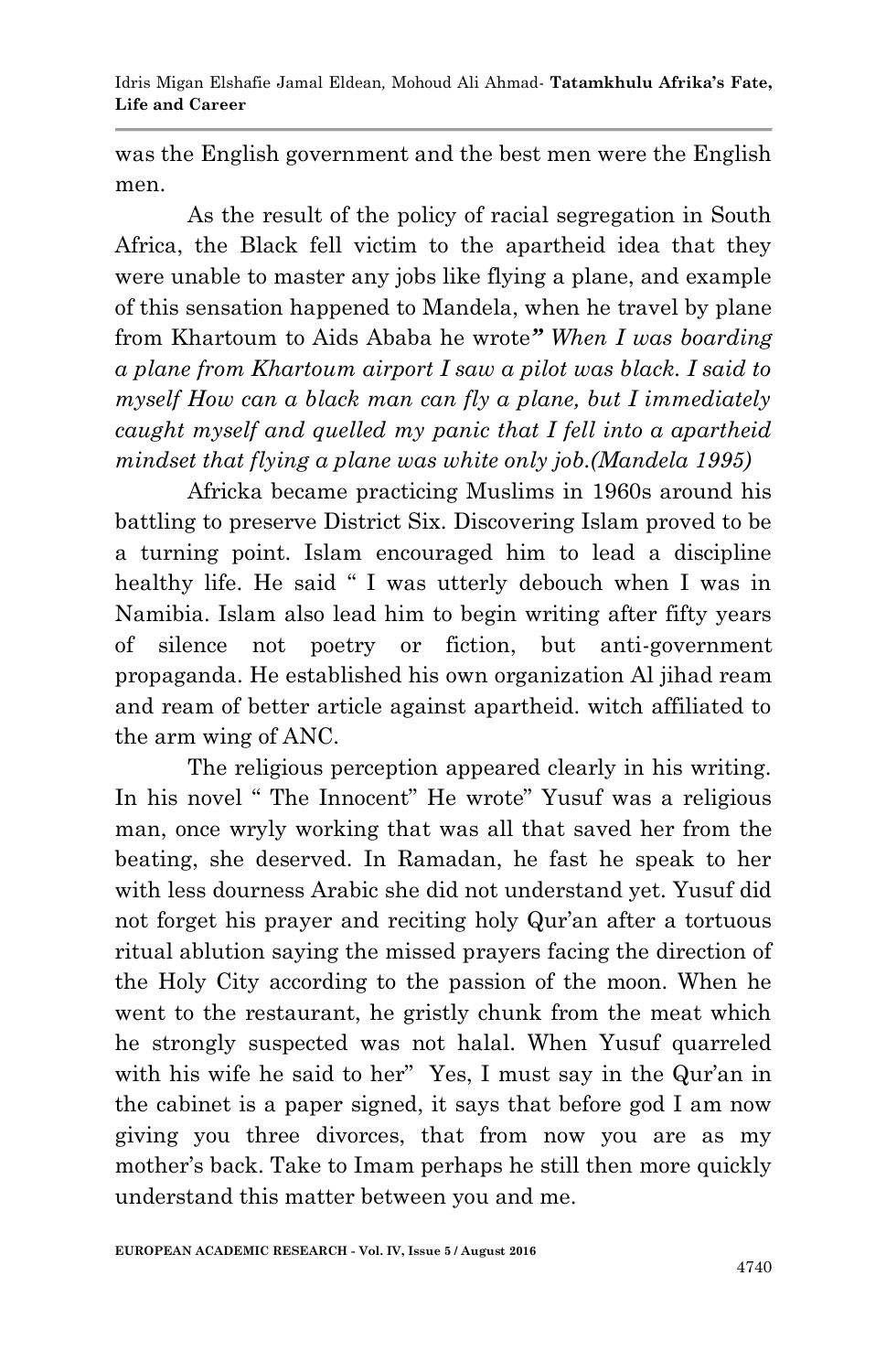Islam played a crucial role in the anxiety of the European, American and White South African from the colonial period till now. the European compulsively policed differences through ascertain of separation between themselves and the others for colonial purposes, yet the European refused to remain stable in their difference, so the result was severe anxiety. An exemplary stories of such mutability in the colonial period found in the figure of Fernao Lopez who travel to Goa in the early 1500s with Afonso D'Albuerque a Portuguese general colonizer of the region who left him in charge of Portuguese to settle and ruled a local population. On his retune Afonso found Lopez and other converted to Islam and sided with the Muslims resistance to Portuguese, upon capture Lopez and the others were punished by having their right hands and thumbs of their left hands served ,their tongues, ears, and noses were also cut off as reminder of their treachery, Lopez's hair and bread were scraped with clam shells in a process known as " scaling the fish" Why was such remarkable violence shown toward Leopz's body? For converting to Islam and becoming part of the resistance to Portuguese in India. Leopz personified terror that usually resided insidious figure of the colonist. After six centuries from Lopez's period we see what is happening to Muslims now as in Guantanamo By detention camp that houses prisoners from different Islamic countries of the "War on Terror". How they interrogated and incarcerated By the American magistrates and soldiers is still remains open.

 The western anxiety about Islam extended to cover the civilization conflicts particularly after the events of September 11,2001, would be specially widespread between Muslims and non-Muslims received real attention to shift discussion of international affairs. From ideological, geographical of the Cold War to resurgent religio-cultural identities rooted deeply in the history. With the statement of geography such as Europe ends, where western Christianity ends. Islam and orthodoxy begins. As Samuel Huntington put forward in his book "Clash of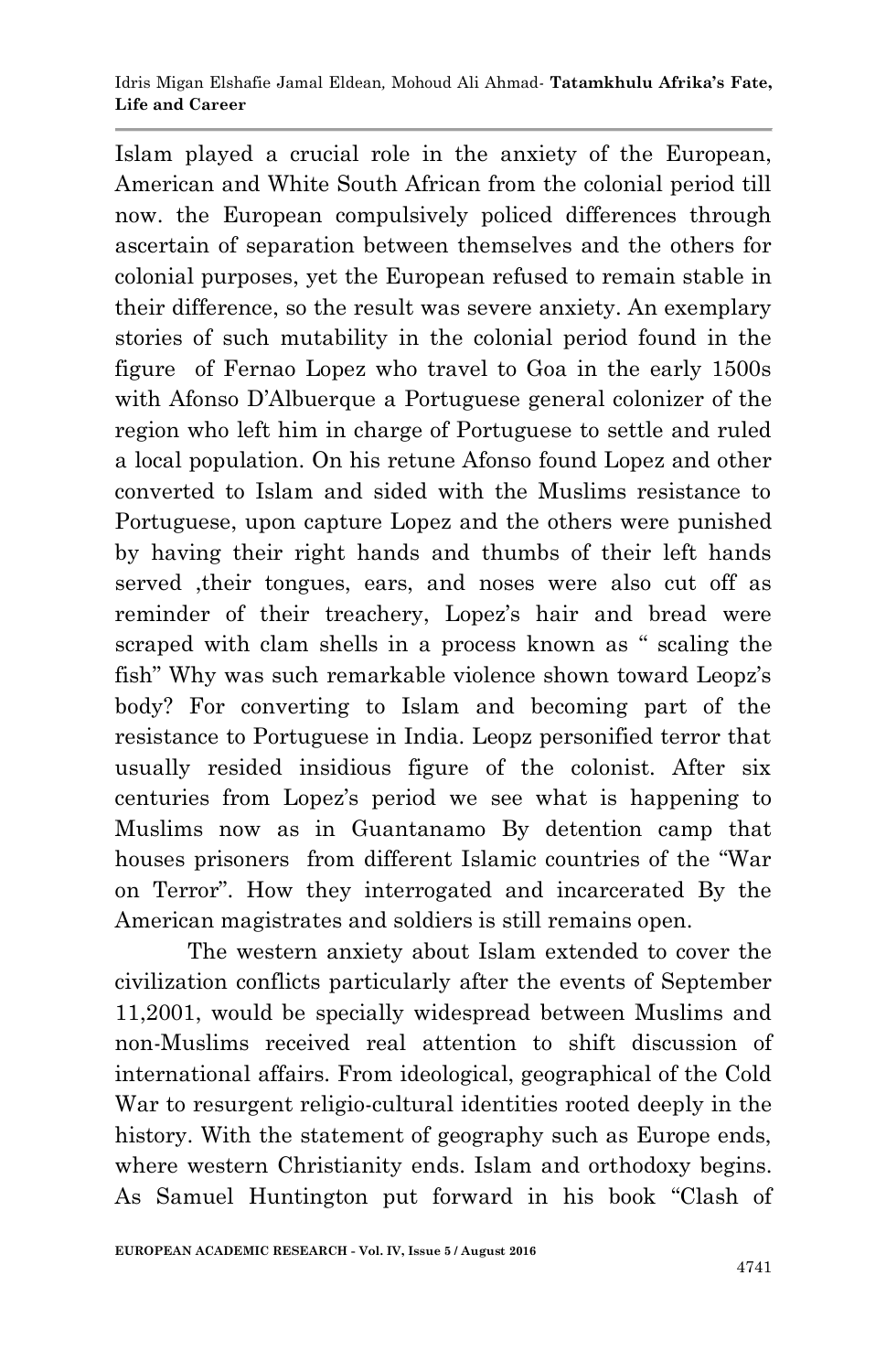Civilizations" he arguably contributed to an intellectual atmosphere within which many discipline writers felt greater freedom to write their own manifestos linking current anxieties about terrorism, elemental struggle between Islam and the West. The humanities embody by the western civilization, the high achievement which are noticeable in the societies makeup and the standard the underscore individual freedom and political secularism rather than push Muslims and Muslims societies to adopt these ideas. embodied by policies that promote multi-culturalism and ignore pathologies of immigrant culture by opening the gate of societies to large- scale Muslims immigration and failing to involve assimilation. This approach has put Western societies specially European societies on a path that will eventually leads to downfall of the Western culture. Nonetheless the demographical factors linked to differential marriage and the fertility rate will now lead to unchangeable decline or *"slow suicide"* to of the Western civilization. The only way to correct this decline and to avoid the last day scenario, the western authors suggested that, the assertively condemning the Islamic culture and to promote women's emancipation with Muslims communities. As the related theme of the clash of civilization, between Islam and the West, the European authors see they are living in the midst of jihad and they don't even realize that. Muslims living in the West are necessary engaged in jihad to dominate Westerns and deprive them of individual freedom. Those Western authors see the West has no truthful allies within Muslims world. Placing Islam as extreme religion that prevented incorporation and negotiation, while Islam is self-motivated, flexible and endowed with positive values.

 Tatamkhulu was a son of Africa, brought up in an African culture , but he wrote poetry and fiction in English language because he went to study in an English school. Despite of his schooling his work have an African flavor. In the Innocent he wrote" When a lion eats a human flesh. He would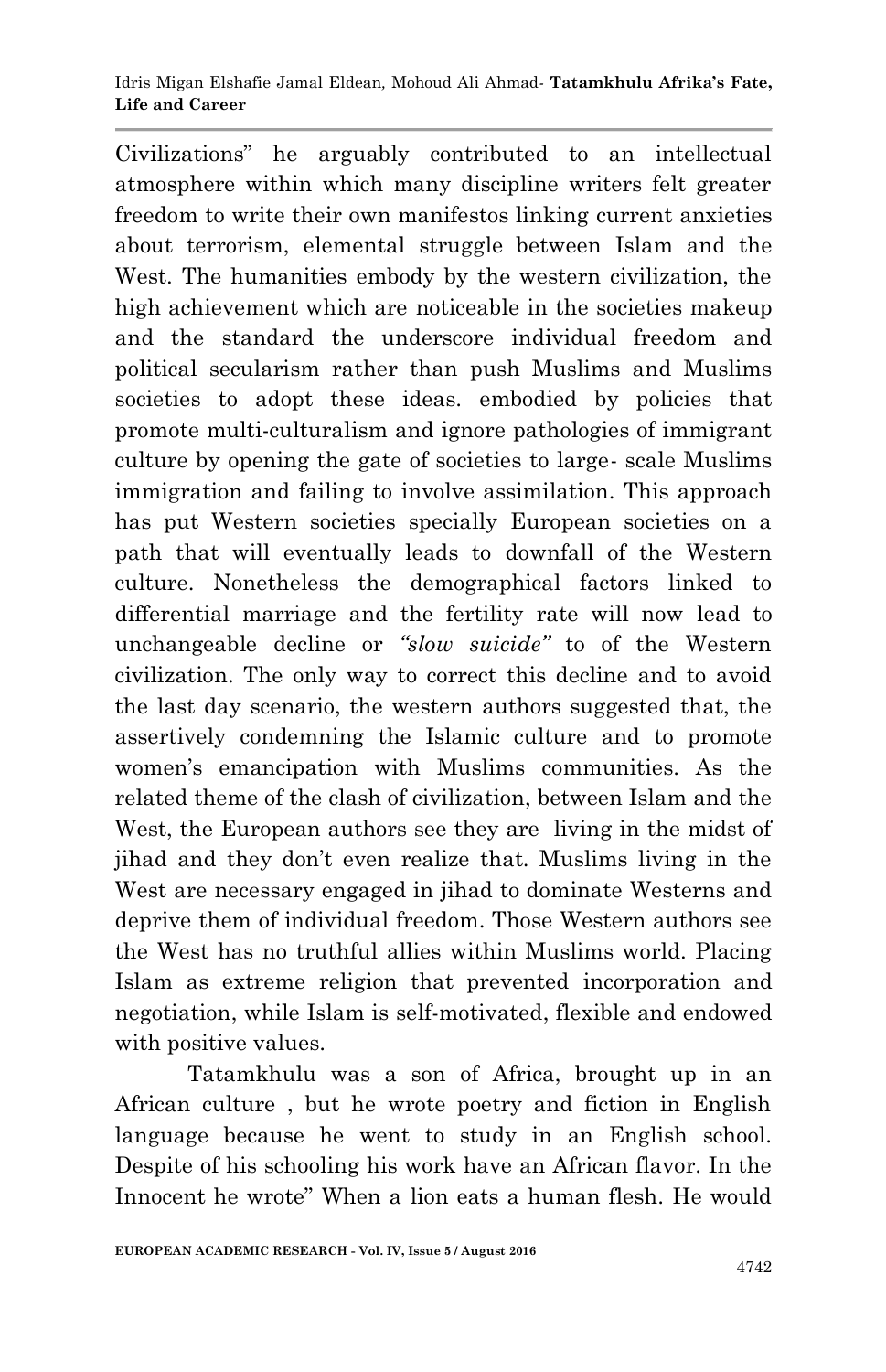not leave it again" .The snake that lay in waiting for one's leg" When Thandi said to Yusuf " My uncle greatly liked you, and he wanted you to be P.A but he remind you that you had not yet held the spear and he had to be certain that you could. With spear Afrika refers to "Mm Khnt we Sizwe" the armed wing of ANC which means the spear of nation.

Inspire of the political changes after 1994 multiracial election, ANC formed a real democratic government but there still a huge inequalities between Black and White. Afrika just full of hope. The changes he dreamed with will not take place in his lifetime, but after a long time. Mandela wrote "When I walked out of prison, that my mission is to liberate the oppressed and the oppressor both. Some say that has now been achieved, but the truth is that, as Mandela wrote." *We are not yet free, we have merely achieved the freedom to be free, the right not to be oppressed. We have not taken the final step of our journey, but the first step on a longer or even more difficult road,*

# **CONCLUSION:**

The research traces Tatamkhulu Afrika's life since his berth in 1920 and the place he went to and work. The careers he took throughout his time life. The most decisive period marked the history of South Africa, was the apartheid period (1948- 1994). The study shed light on this period, and refers to some rule and regulations that have directly effected on Tatamkhulu Afrika's live and work. In 1950 the government authorities issued Population Registration Act which classified all the people according to race, white, black and coloured. Afrika was classified as white according to this act, but he demand the apartheid authorities to reclassified as non-white. In 1950 also the government issued Group Area Act in accordance with act the apartheid authorities declare District Six where Tatmkhulu Africa live white only township, so bulldozers moved on and turned District Six into waste land after all the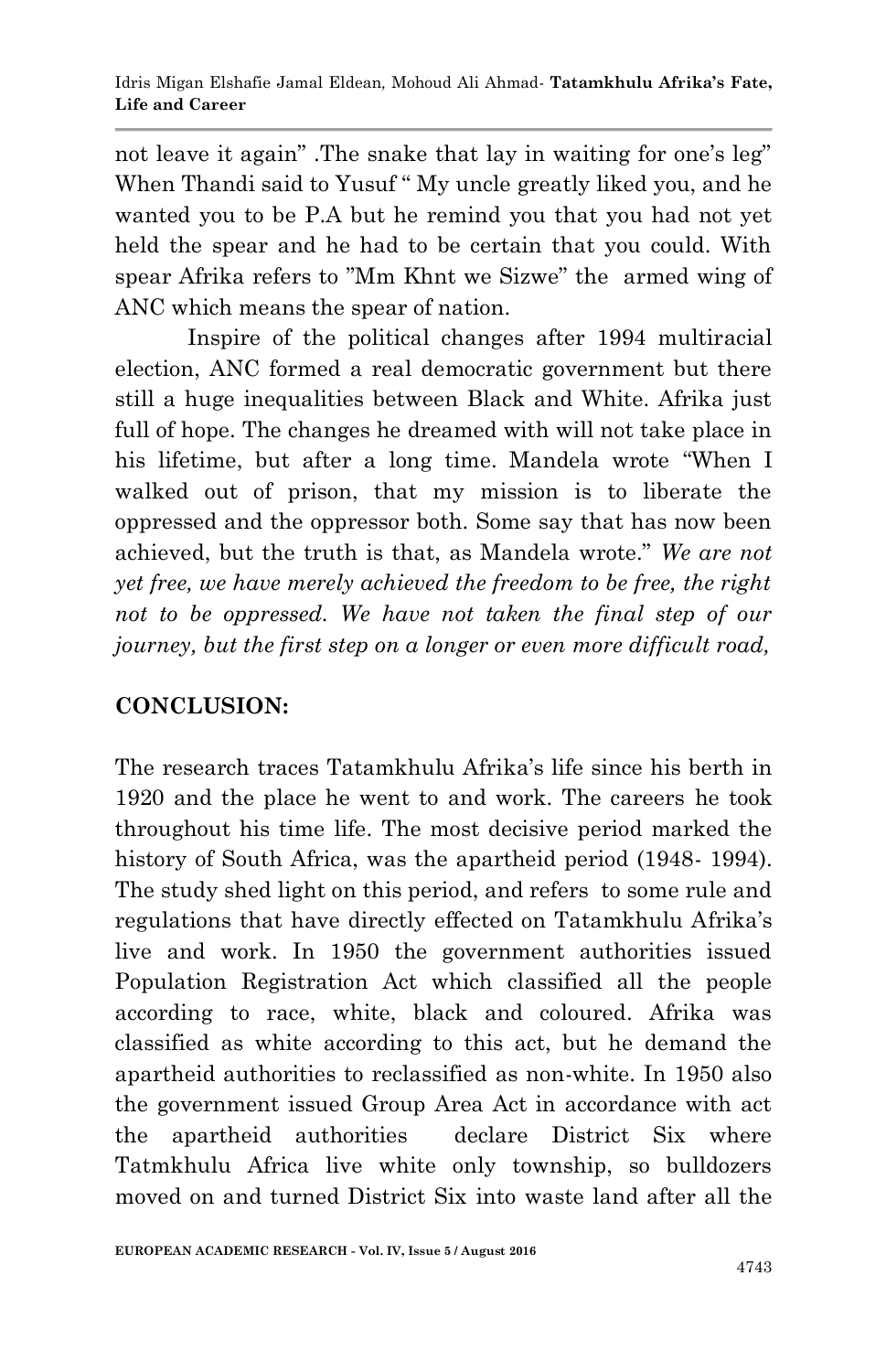protests were useless. From that time onward Afrika started his political activities and anti-apartheid struggle. The apartheid government issued in 1950 Suppression of Communism Act, this act was not directed to the commonest Party, but to any political group who oppose the racist policy. Afrika was accused by this act and spent many month in many jails, banned from writing and addressing people for five years. The apartheid government accused him with terror to be incarcerated for 11 years with Nelson Mandela In Robben Island. Afrika reverse to Islam in 1960s during hid battling to preserve District Six, Islam to Afrika was a turning point, made him lead a discipline and healthy life and turn his mind to writing after fifty of silence, under the code name Tatamkhulu Afrika ( grandfather) which was given to him by this comrade in the armed wing in the National African Congress.

 The research also goes behind Afrika's life when he was tow years old. A child of an Egyptian father and Turkish mother when his parents moved to South Africa and died shortly after their arrival to South Africa of a flow epidemic and raised up by a friend of his family and they gave him a Christian name John Carlenton. He was not told about his real family until he was at the age of seventeen. When his fostered mother came to him saying that she felt that it is her duty to tell him something. He wrote first novel "*Broken Earth*" published in London, but the ware house contains his novel was destroyed by a blitz and he saw no another copy again. In 1940 volunteered for the ally forces in North Africa, he was captured for two years by the Italian and other two by the German. In the camp of prisoner of war he wrote his he wrote his second novel *"Better Eden"* the guard found the novel and tore it. He describe this as killing his own child, but he later reconstructed it. After the end of the war Africa went to Namibia to work there and returned to South Africa after ten years. He chooses to live in Cape Town District Six where he started a new life as a poet, novelist and political activist. He wrote eight volumes of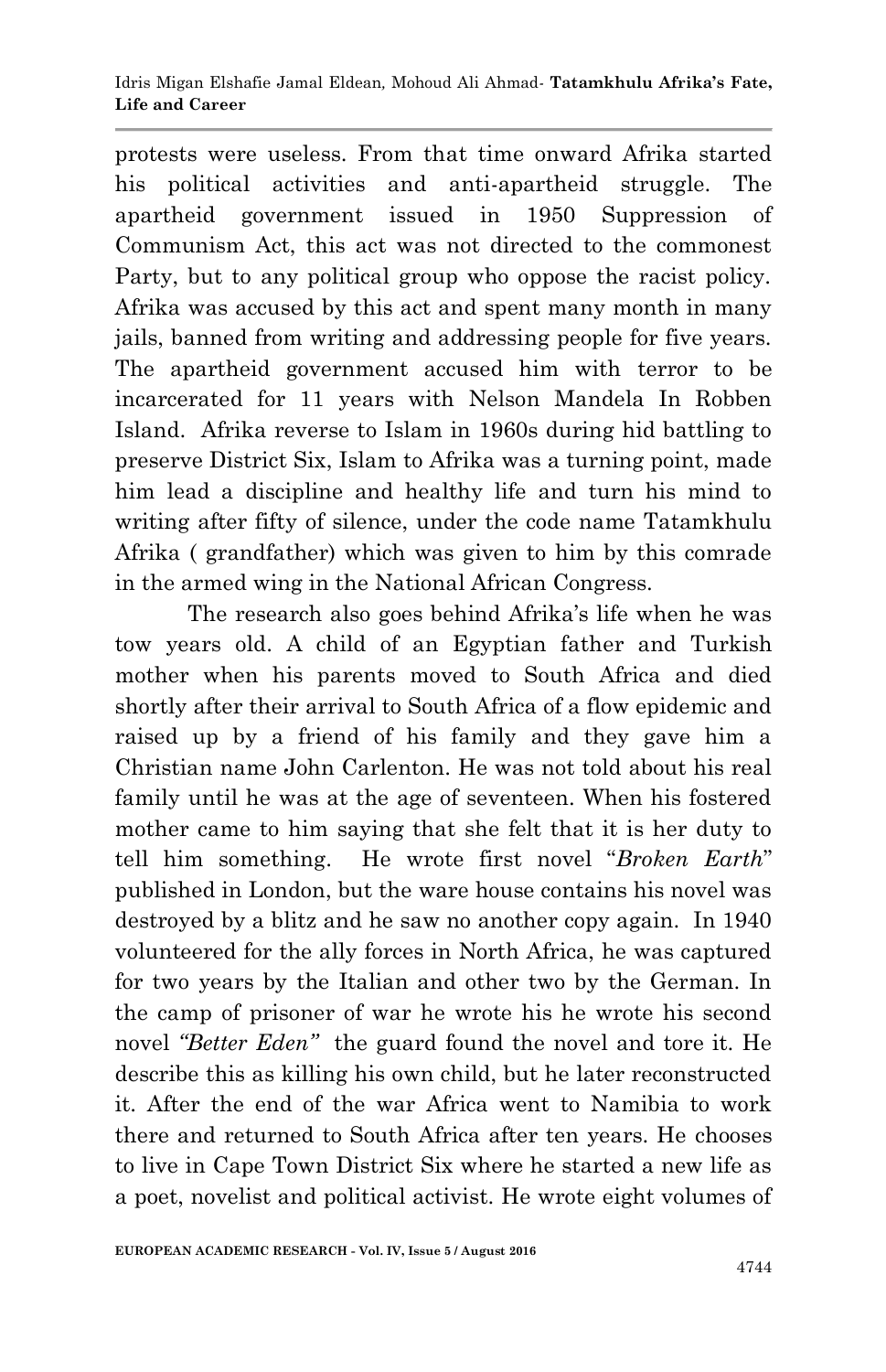poetry, three novels, two collections of short stories, as well as his autobiography, Mr., Chameleon, won five literary prizes. The research attendances the central ideas in Afrika's writing like the idea of shedding skin, masculinity, Europeanness and Africanness and the idea of pure race in a country which considered from the most heterogeneous place in the world. Afrika rewrite an Africa identity on apparently European skin. Rejecting the label of race and colour to calm and African identity. Afrika's life was unusual in term of his manes and religion as a chameleon that changes his colour to match what it surrounding him to escape from those who want him and to get what he wants.

### **REFERENCES:**

1- The free encyclopedia, Wikipedia.(2005).*history of South Africa*1-http// enwikipedia org/ history\_of\_South\_Africa (retrieved 14 May 2014)

2- Pekenham, Thomas, (1991). *The Sharable for Africa.* Great Britain Gorge Winfield & Nicolson.

3- Badren, Gabeba, (2009). *The five names of Tatamkhulu Afrik*a: Africanness*,* World literature today. Vol **83** 65-60

4- Mandela, Nelson (1995). *Long Walk to freedom*. USA Hachette books group

5- Shenfiels, Karain. (2002) *from District Six to Windy house* .www.booksincanada, (retrieved in May 2013)

6- Smith, James, Harry, and Parks, Eds, Field. (1967) *the Great critics*. New York. London. North& company,

7- Afrika, Tatamkhulu. (1992). *Nile lives* Carrefour South Africa /hippogriff

8- Perrine, Laurence. and ARP, Thomas, R. (1994). *Sound & Sense*. San Diego, New York. Harcourt Brace Collage Publishers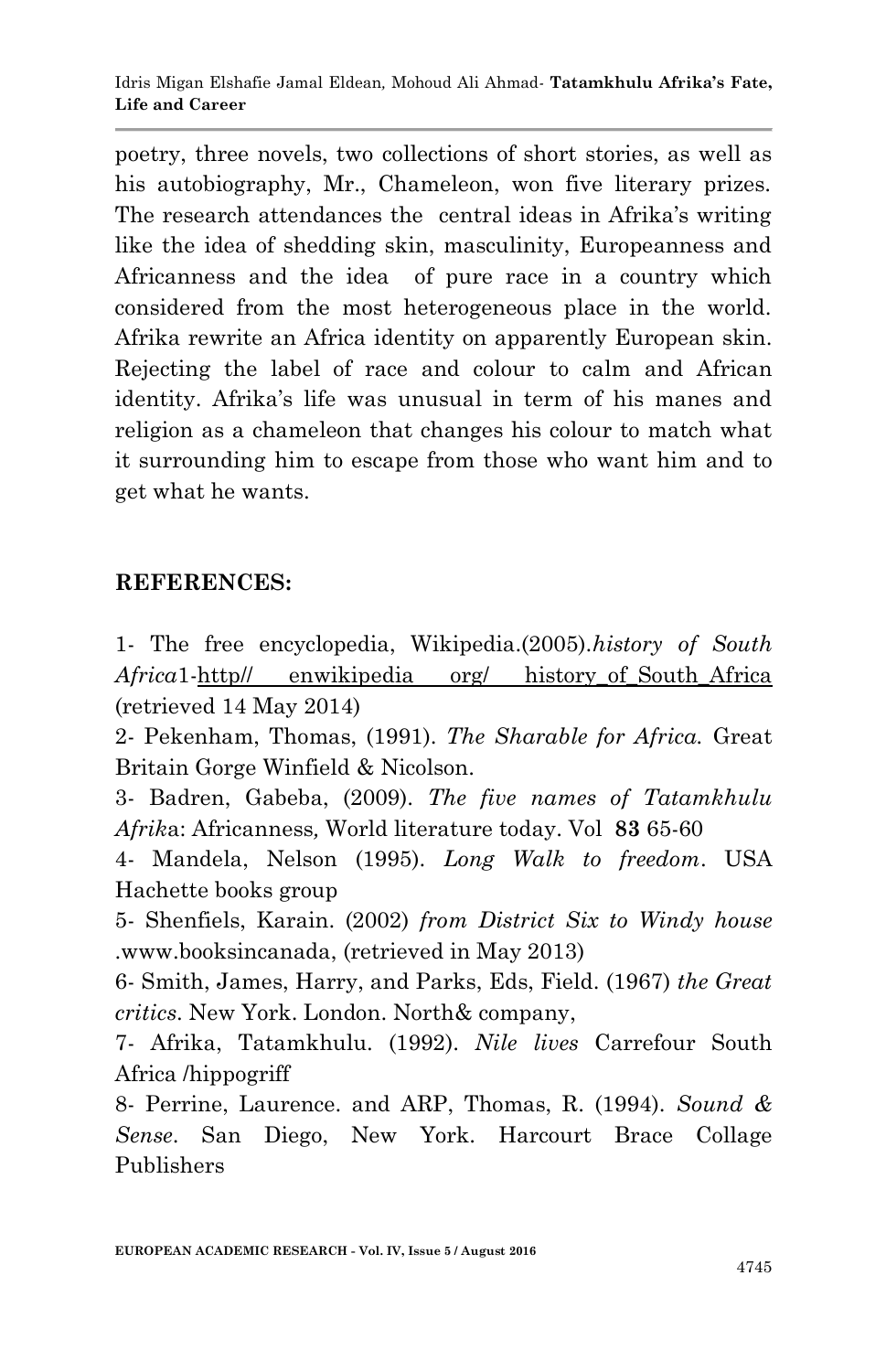9- Coetzee, J. M. (1988*). On The Culture of Litters in South Africa.* New York San Diego New Haven. Yell University Press. 10- Afrika, Tatankhulu (2005). *Mr., Chameleon*. Johannesburg*..* Jacana Media.

11- Alegi, Peter. (2002). *Landu, Soccer, Politics in South Africa,*  South Africa University of Kwazulu Natal Press.

12- Myhead, Robin. (1965). *Understanding literature.* Cambridge. Cambridge university Press.

13- Afrika, Tatamkhulu. (2002). *Better Eden.* London Arcadia book lit

14- Stobie, Cheryl. (2007). *The shedding skin: Metaphors of Race and sexuality in writing of Tatamkhulu Afrika .*Journal of literary studies *http:www.* Tondfonline com /loi /riszo(retrieved on 15 May 2007)

15- Homad, Nouba (1986). *A survey of English literature.* Jordan Al Quds open university.

16- Coetzee, J. M.. (1988*). On The Culture of Litters in South Africa* Writing Yell University press.*.* New Haven, White

17- Stobie, Sheryl. (2007). *Mother Missus, Mate: Bisexuality in Tatamkhulu* 

*.http://www.archive.org/stobie%20somewhere%20in (retrieved 18May 2007)* 

18- Afrika, Tatamkhulu.(2005). *Mr. chameleon*. Johannesburg Jacana Media.

19- Alegi, Peter (2002). Landu, *Soccer, Politics in South Africa*, South Africa. University of Kwazulu Natal Press. Natal

20- Khan, Muhsan, Muhammad. (1994). *Sahih Al-Bukhari* Riyadh Saudi Arabia Dar-UsSalam Republication

21- Jr, William, Struck. (1999). *the element of Style* USA A person Education Company.

21- Pldaick, Chris (2004). *The Concise Oxford Dictionary of Literary Terms.* Oxford, New York. Oxford University Press.

22- Funk, Meena, Sarif.(2013). *Pervasive anxiety about Islam. A critical reading of contemporary clash literature*. Canada.